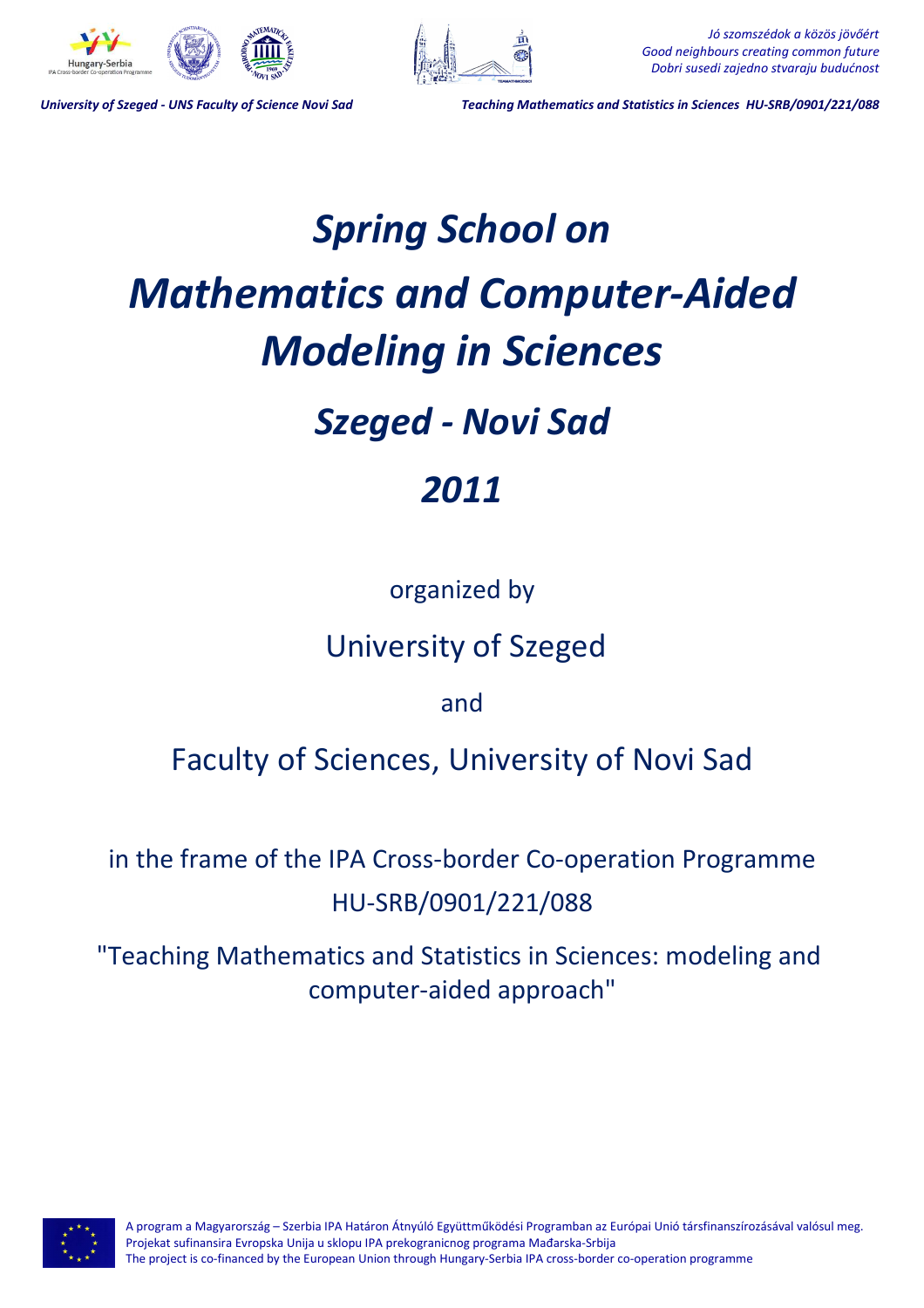## **School summary**

#### **Dates:**

- − Szeged: 05.19.2011 05.21.2011
- − Novi Sad: 05.27.2011 05.29.2011

#### **Groups:**

- − PhD students, researchers (In English)
- − high school teachers, students (Szeged: in Hungarian, Novi Sad: in Serbian)

#### **Audience:**

We welcome PhD students, researchers, high school teachers and academics from both sides of the border who work in mathematics, physics or other sciences. Talented undergraduate students may also apply with the recommendation of their supervisors.

#### **Participating conditions:**

- − Participation is free, participants will receive course materials on DVD.
- − We have limited possibilities to support accommodation in student hostels. Participants from the other side of the border and participants invited by their results on competitions are of high priority. Travel costs are covered by the participants.
- − We ask the participants to give seminar at their workplaces or schools for their colleagues and/or students from the subjects they studied on the courses. A report should be prepared from this presentation, illustrated with photographs, which will appear on the website of the project.

#### **Information, WWW:**

- − Szeged: www.model.u-szeged.hu
- − Novi Sad: http://sites.dmi.rs/projects/IPA/

#### **Contact**

#### **Szeged:**

- − János Karsai PhD, Associate Professor, project manager, karsai@dmi.u-szeged.hu
- − Eszter K. Horváth PhD, Assistant Professor, coordinator, horeszt@math.u-szeged.hu

#### **Novi Sad:**

− Arpad Takači PhD, Professor, project manager, takaci@dmi.uns.ac.rs

#### **Programme of the schools**

The courses will concern interesting applications, modeling problems and tools in several areas of sciences in such a way that it will be enjoyable also for non-mathematicians as well.

The participants will learn some parts of the following fields: computer-based mathematical applications; computer-aided studies of physical, and biological-chemical models, geometrical structures; digital geography, statistical data analysis; signal processing and computer-aided measuring techniques. For participating teachers, we emphasize the didactic aspects of these techniques. The schools in Szeged and Novi Sad are independent, but they well complement each other. The courses will be held in computer rooms. The participants will study the topics via practical examples.

*Acreditation: The school is accredited by the Mathematics Doctoral School at University of Szeged (5 credits).* It is also accredited as a teachers' training in Serbia.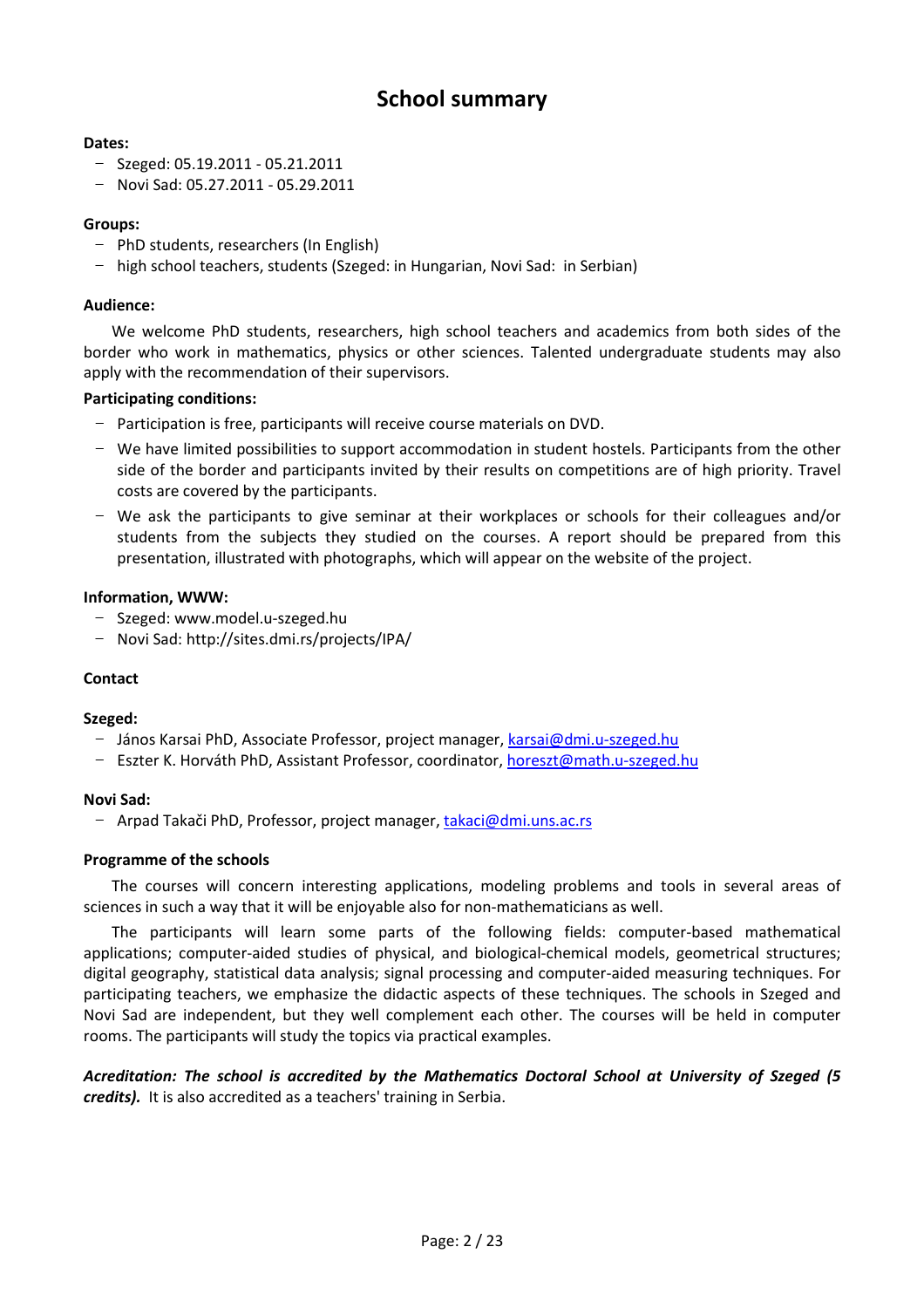## **The programme of the School in Szeged: (May 19-21)**

| Lecturer                                                                                                                                                                            | Course                                                                                                    | <b>Hours</b>   |  |  |
|-------------------------------------------------------------------------------------------------------------------------------------------------------------------------------------|-----------------------------------------------------------------------------------------------------------|----------------|--|--|
| <b>Plenary talks</b>                                                                                                                                                                |                                                                                                           |                |  |  |
| Tibor Krisztin, professor, Bolyai<br>Institute                                                                                                                                      | Can we understand the unpredictable?<br>The mathematics of chaos                                          | $\mathbf{1}$   |  |  |
| Péter Maróti, professor,<br>Department of Med. Physics and<br>Med. Informatics                                                                                                      | Simulation in Biology                                                                                     | $\mathbf{1}$   |  |  |
| Talks of some prize-winners on the high school competition (2010):                                                                                                                  |                                                                                                           |                |  |  |
| Eliza Bánhegyi<br>József Attila Gimnázium, Makó<br>Teacher: Erika Rójáné Oláh                                                                                                       | Then and Now - Triangulation                                                                              |                |  |  |
| <b>Andor Viharos</b><br>Radnóti<br><b>Miklós</b><br>Kísérleti<br>Gimnázium, Szeged<br>Gábor<br>Ábrahám,<br>Teachers:<br>Kosztolányiné Erzsébet<br>Nagy,<br>Lajos Pósa, István Tigyi | Thoughts about the game Maffia                                                                            |                |  |  |
| Bernadett Juhász-Bóka<br>Horváth<br>Mihály<br>Gimnázium,<br><b>Szentes</b><br>Teacher: Volosin Vlagyimir                                                                            | Solving quadratic equations by geometric ways                                                             |                |  |  |
| Annamária Kiss<br>János<br>főgimnázium,<br>Arany<br>Nagyszalonta<br>Teacher: Julianna Mészár                                                                                        | Ramanujan                                                                                                 |                |  |  |
| Group of researchers and PhD. students (English)                                                                                                                                    |                                                                                                           |                |  |  |
| Danijela Rajter-Ćirić, professor,<br>Univ. Novi Sad                                                                                                                                 | On the probability and stochastic models                                                                  | $\overline{2}$ |  |  |
| János Karsai, associate professor                                                                                                                                                   | Study of dynamic systems with Mathematica                                                                 | 4              |  |  |
| Zoltán Kovács, assistant<br>professor                                                                                                                                               | Fractal design with computers                                                                             | 3              |  |  |
| Ferenc Peták PhD, associate<br>professor, Dorottya Czövek PhD<br>student                                                                                                            | Medical physics practical                                                                                 | 4              |  |  |
| Eszter Katonáné Horváth,<br>assistant professor                                                                                                                                     | Islands                                                                                                   | $\overline{2}$ |  |  |
| Róbert Vajda, assistant professor                                                                                                                                                   | Symbolic and numerical study of equations and inequalities<br>with computer algebra software              | $\overline{4}$ |  |  |
| Consultation, workshop                                                                                                                                                              |                                                                                                           | 2x1            |  |  |
| <b>Total hours:</b>                                                                                                                                                                 |                                                                                                           | $3 + 21$       |  |  |
| Teachers, didactic PhD. students, high school students (Hungarian-English)                                                                                                          |                                                                                                           |                |  |  |
| Đurđica Takači, professor Univ.<br>Novi Sad                                                                                                                                         | Mathematical modeling with Pascal triangle (English)                                                      | $\overline{2}$ |  |  |
| Lajos Szilassi, associate professor                                                                                                                                                 | The camera, what is in front and behind (The specialties of<br>axonometric and perspective visualization) | $\overline{2}$ |  |  |
| László Égerházi, assistant<br>professor, Dorottya Czövek PhD<br>student                                                                                                             | Medical physics practical                                                                                 | 4              |  |  |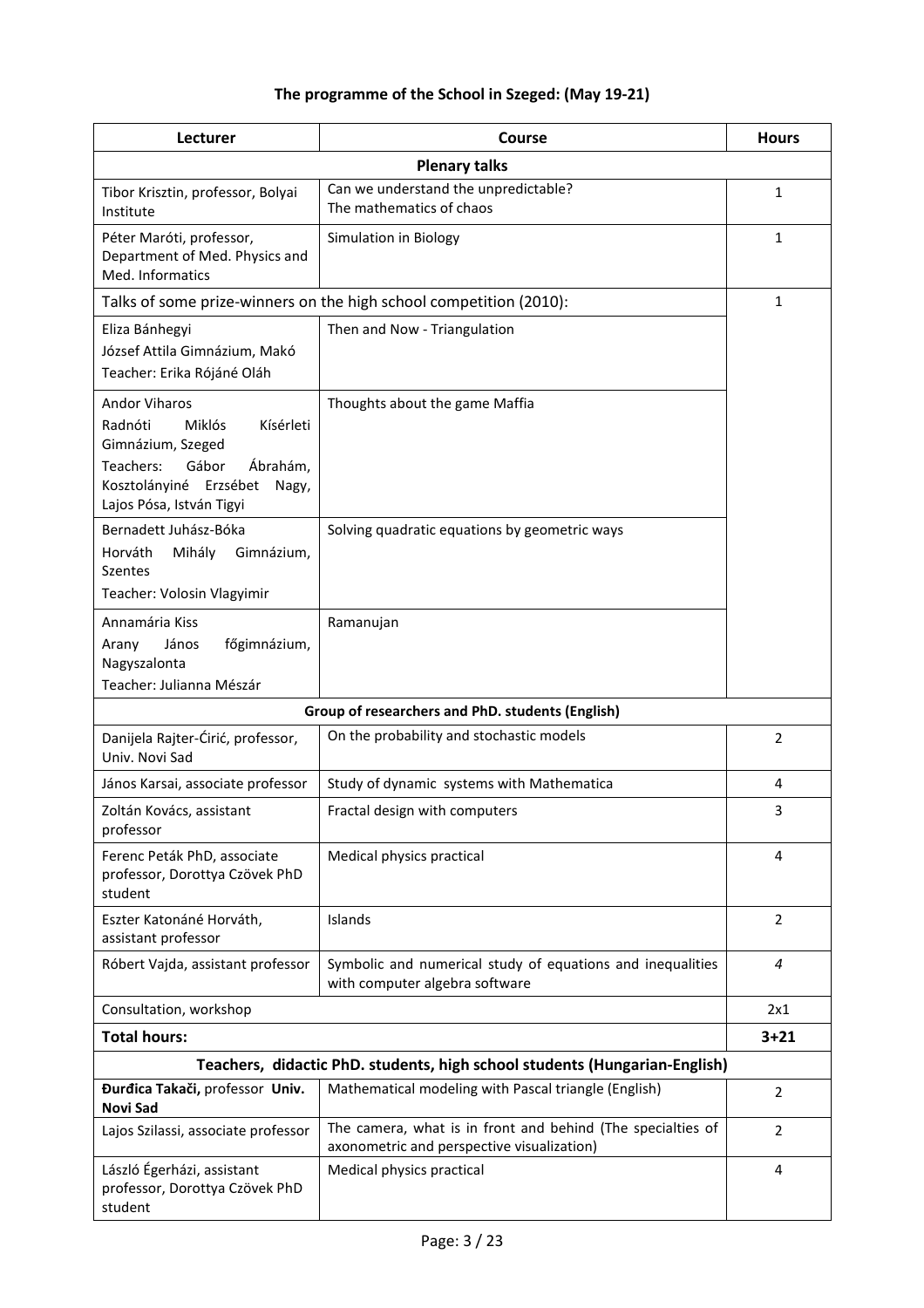| Consultation, workshop                                      |                                                                                                                                     | 2x1 |
|-------------------------------------------------------------|-------------------------------------------------------------------------------------------------------------------------------------|-----|
| Zoltán Kovács, assistant<br>professor                       | Free software in mathematics education                                                                                              |     |
| Attila Máder, assistant professor                           | Computer-aided, exploration centered teaching of math in<br>the practice II. Experimental Mathematics in Action in the<br>Classroom | າ   |
| Zoltán Gingl, professor<br>Péter Makra, assistant professor | Demonstration experiments with a sound card                                                                                         | 2   |
| Géza Makay, associate professor                             | Building a conference center or triangulating surfaces                                                                              |     |
| Krisztina Boda, associate<br>professor                      | Basic biostatistics with applications                                                                                               |     |

## **The programme of the School in Novi Sad (May 27-29)**

| Lecturer                                                                   | <b>Course</b>                                                                                         | <b>Hours</b>   |  |  |
|----------------------------------------------------------------------------|-------------------------------------------------------------------------------------------------------|----------------|--|--|
| Group of researchers and PhD. students (English)                           |                                                                                                       |                |  |  |
| Arpad Takači, professor                                                    | Introduction to Traffic Flow Theory                                                                   | $\overline{2}$ |  |  |
| János Karsai, associate<br>professor                                       | Some applications of impulsive systems                                                                | $\overline{2}$ |  |  |
| Krisztina Boda, associate<br>professor, Univ. Szeged                       | Some experiences using multivariate modeling methods en<br>paediatric aneasthesia                     | $\overline{2}$ |  |  |
| Dušan Mijatović, assist. prof.                                             | Mathematica and Anylogic Workshop in Computer laboratory                                              | 4              |  |  |
| Stevan Pilipović,<br>academician                                           | On the visualizations of generalized functions I                                                      | 2              |  |  |
| Marko Nedeljkov, professor                                                 | Some physical examples                                                                                | $\overline{2}$ |  |  |
| Danijela Rajter-Ćirić,<br>professor                                        | On the probability and statistical models                                                             | $\overline{2}$ |  |  |
| Đurđica Takači, professor                                                  | On the visualizations of generalized functions II                                                     | 2              |  |  |
| Branimir Šešelja, professor                                                | Fuzzy sets and logic with applications in natural sciences I                                          | $\overline{2}$ |  |  |
| Andreja Tepavčević,<br>professor                                           | Fuzzy sets and logic with applications in natural sciences II                                         | $\overline{2}$ |  |  |
| Srđan Škrbić, assistant<br>professor                                       | Mathematical background of relational data model                                                      | $\overline{2}$ |  |  |
| <b>Total hours</b>                                                         |                                                                                                       | 24             |  |  |
| Teachers, didactic PhD. students, high school students (Serbian - English) |                                                                                                       |                |  |  |
| Arpad Takači, PhD, professor                                               | Mathematical modeling and simulation in teaching mathematics                                          | $\overline{2}$ |  |  |
| Géza Makay, associate<br>professor, Univ. Szeged,                          | Sudoku: methods of solutions, how to generate and solve<br>examples with computer; Sudoku competition | $\overline{2}$ |  |  |
| Attila Máder, assistant<br>professor, Univ. Szeged                         | Computer-aided, exploration centered teaching of math in the<br>practice II.                          | $\overline{2}$ |  |  |
| Đurđica Takači, professor                                                  | On the definition of the logarithmic function, mathematical<br>modeling of earthquake                 | 4              |  |  |
| Teodor<br>Atancković,<br>PhD,<br>academician                               | Introduction to fractional calculus with the applications                                             | $\overline{2}$ |  |  |
| Marko Nedeljkov, PhD,<br>professor                                         | Mathematical models from physics, with the accent on the high<br>school contents                      | $\overline{2}$ |  |  |
| Duška Pešić, PhD, high<br>school teacher                                   | Visualization of recursive sequences with Geogebra                                                    | $\overline{2}$ |  |  |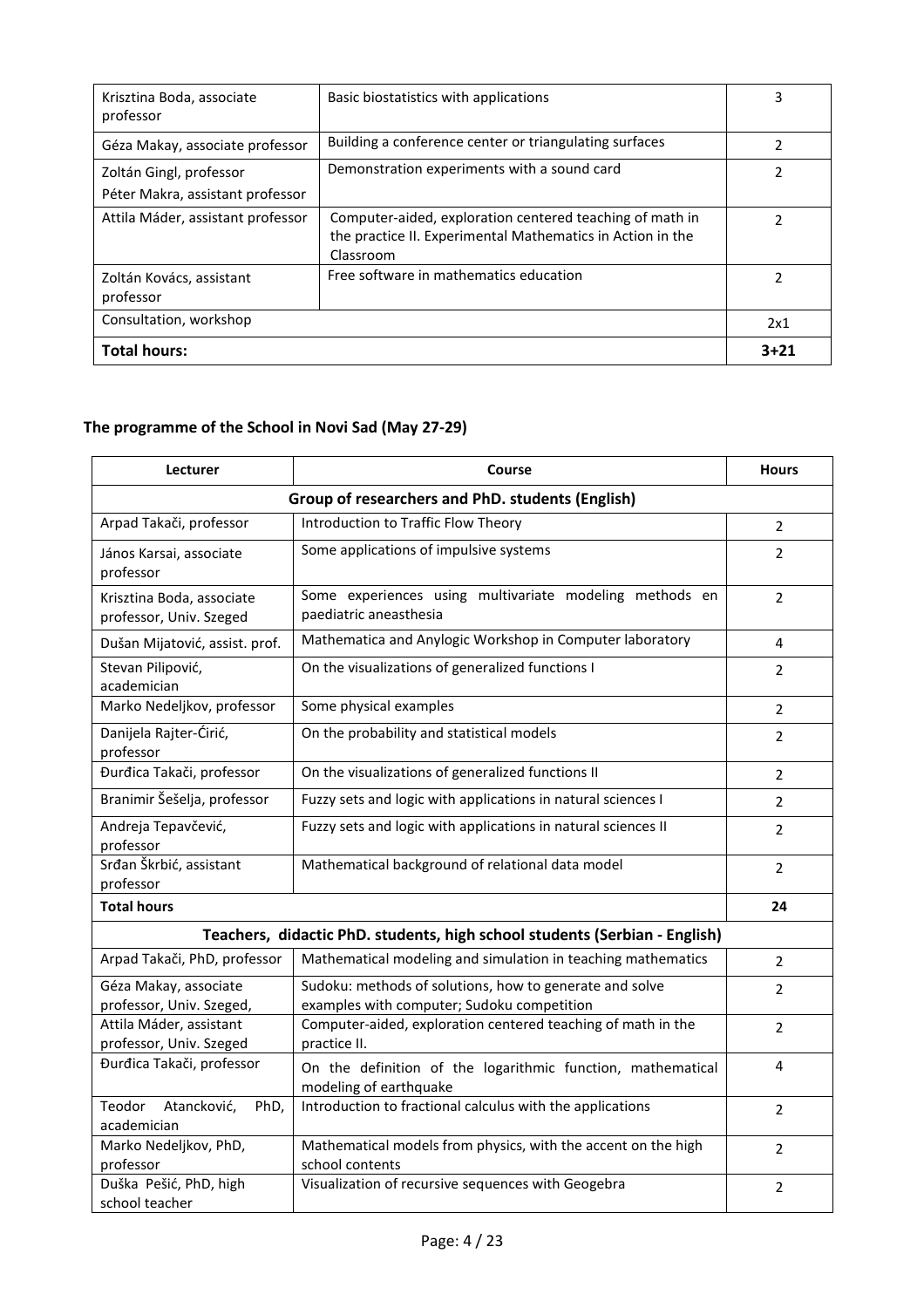| Šešelja Branimir PhD,                     | A generalization of characteristic, fuzzy sets and fuzzy relations,                                                                          |    |
|-------------------------------------------|----------------------------------------------------------------------------------------------------------------------------------------------|----|
| professor                                 | their basics properties                                                                                                                      |    |
| Andreja Tepavčević, PhD,<br>professor     | Applications of fuzzy sets and fuzzy relations in contemporary<br>technology (fuzzy controllers in washing machines, video<br>cameras, etc.) |    |
| Srđan Škrbić, PhD, associate<br>professor | Data basis approach in high school                                                                                                           |    |
| Danijela Rajter Ćirić, PhD,<br>professor  | Didactical approach of the teaching statistic in high school                                                                                 |    |
| <b>Total hours</b>                        |                                                                                                                                              | 24 |

## **Summary of the lectures and courses of the school in Szeged**

## **Plenary talks**

## **Can we understand the unpredictable? The mathematics of chaos**

Tibor Krisztin DSc., Professor of Mathematics Bolyai Institute, University of Szeged, Hungary

The speciality of the chaotic dynamic systems is that the small change of initial data can result in a huge change in the development of the system in the time. Hence, the long time prediction of such systems is impossible. Nevertheless, there are mathematical tools, which can help to measure the phenomenon of the chaos. We show some of them via examples.

### **Simulation in Biology**

Péter Maróti DSc., Professor of Biophysics Department of Medical Physics and Medical Informatics, University of Szeged, Hungary

"If you give me two free parameters, I can describe an elephant. If you give me three, I can make him wiggle his tail." (Eugene Wigner (1902-1995), Nobel Laureate, Hungarian physicist)

The exact description of the biological processes needs a lot of freely chosen parameters. In general, so many that we could make the elephant even to dance. The scientist has the task and responsibility to select the appropriate form of dance.

The talk will offer you examples (and unsolved problems) of simulation in two distinct fields of the life sciences. Our aims are to demonstrate how 1) to set up models (to make abstraction), 2) to search for algorithms, 3) to construct elementary computer programs, 4) to compare the computational results with observations from laboratory and field experiments and 5) to draw the possible and realistic conclusions. The first topic focuses on special aspects of the ecology (population dynamics: logistic equation and the Lotka-Volterra treatment of competition and predator-prey-models). The second topic deals with an ongoing problem of the biophysics of molecules (the anticooperative interaction of protonatable groups within the protein and its significance in function of the biomolecules).

Based on the simulations, we know what *may control* the population (finite source of food (living-space or "Lebensraum"), cannibalism, competitive species, predators (parasitoids), diseases (pathogens), etc.), but we cannot say definitely what *actually does control* the population in the nature. We have two possibilities: 1) Observe the dynamics of the population *in vivo* und make model-calculations. It usually works fairly well but has a serious drawback: the method *discloses but does not proof* the possibilities. 2) Carry out field experiments (e.g. to eliminate the predators, to change the quantity of the food, etc.). The drawback of this method is the inherent limitation of some control mechanisms which cannot be either manipulated at all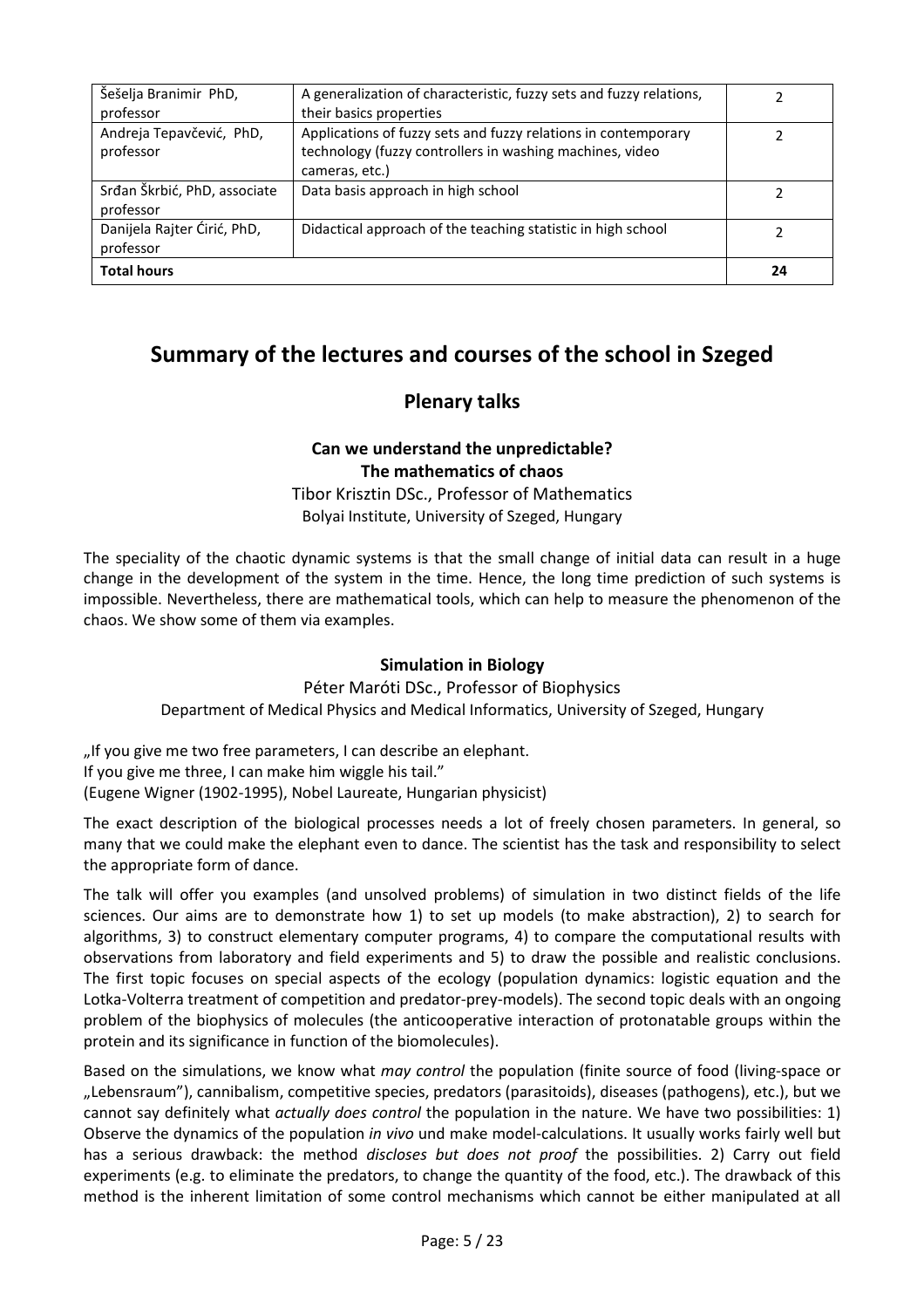(e.g. illnesses) or can be hardly modified in time (e.g. long living organisms as trees or tortoise) and/or in space.

The construction and calculation of models on molecular level are more comfortable as the results can be directly compared with the experiments. The drawback is usually the large number of freely running parameters. In majority of cases, we have to give up to determine the exact values of the fitting parameters and have to be satisfied with the results of simulation, which makes good feeling for the eye (inspection) but does not relax the volcanic mind (understanding) of the honest scientist.

## **Talks of some prize-winners on the high school competition (2010):**

#### **At that time and now - Triangulation**

Eliza Bánhegyi *3. prize, interdisciplinary prize* Attila József High School, Makó Teacher: Erika Rójáné Oláh

Triangulation is used in several areas of life. The talk will be given about the short history of its development, about its application in cartography, about the method. Moreover, the talk will contain the application of triangulation in practice and the importance of it in GPS system.

#### **Thoughts about the Maffia game**

 Andor Viharos *3. prize* Miklós Radnóti High School, Szeged Teachers: Gábor Ábrahám, Erzsébet Kosztolányiné Nagy, Lajos Pósa, István Tigyi

 The talk will be about analysis of the well-known game, decisions during playing the game. Stochastic estimation on a simplified model will be presented. Finally, some words about a more complicated version of the game: what happens if we add a policeman to the game?

#### **Solving quadratic equations by geometric way**

Bernadett Juhász-Bóka *3. prize* Mihály Horváth High School, Szentes

Teacher: Vlagyimir Volosin

 The talk will be given about one of the most comprehensive topics in high school mathematics; this time in an unusual way. Without the quadratic formula we draw the solutions only by compass and ruler, as it was done in ancient times.

#### **Ramanujan**

Annamária Kiss

*Distinguished praise* János Arany High School, Nagyszalonta

#### Teacher: Julianna Mészár

The talk will be given about the unusual life and the activity of the ingenious mathematician, Srinivasa Ramanujan. During his 33 year life he produced more than 3000 formulas for the succeeding generations. Quoting Hardy, he had the most romantic personality among mathematicians, and by no doubt he was one of the most interesting individuals in mathematics.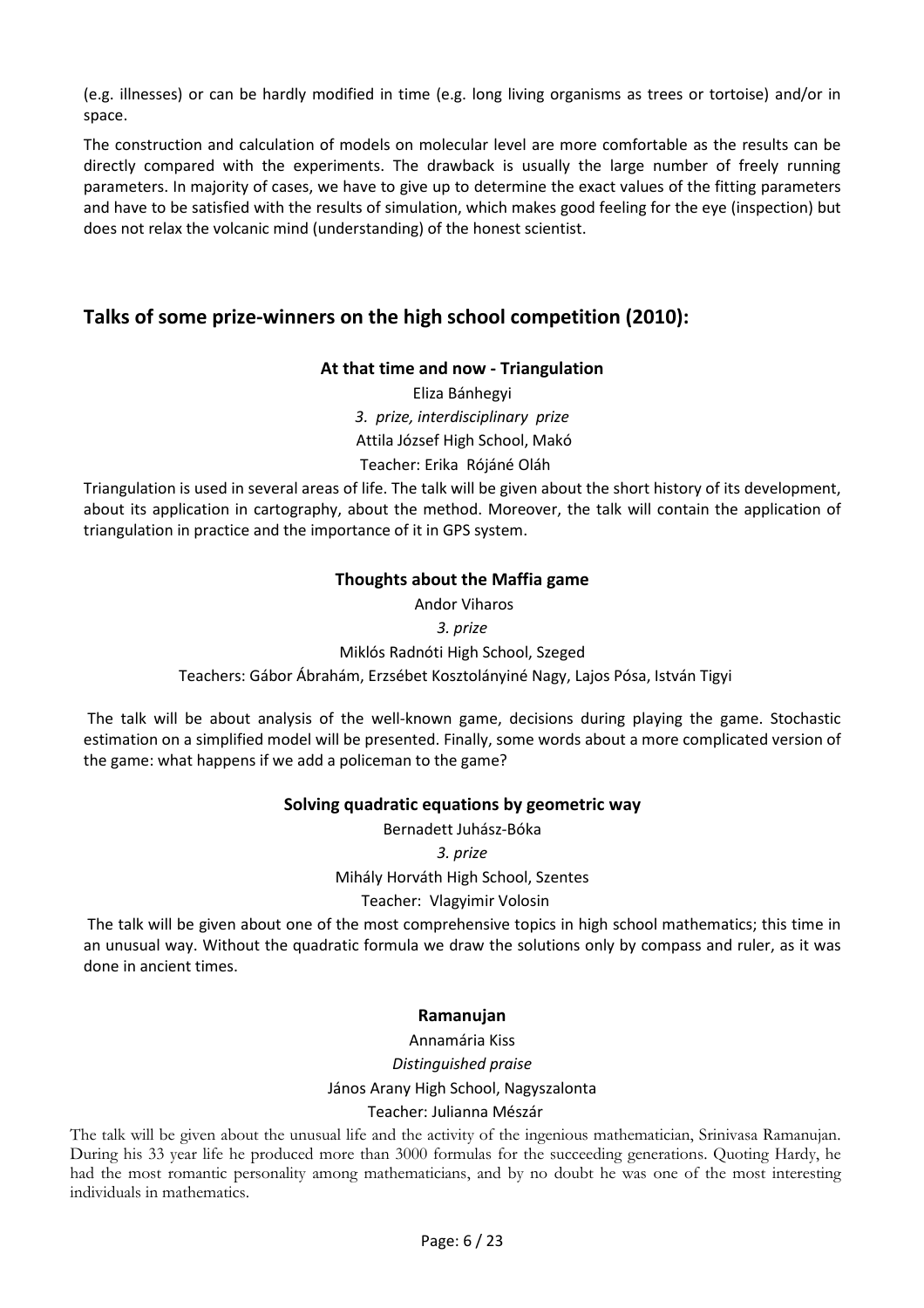## **Group of researchers and PhD. students**

#### **On the probability and stochastic models**

*Lecturer:* Danijela Rajter-Ćirić, PhD, Associate Professor

*Audience:* Mathematics PhD students, researchers

*Language:* English

*Planned length:* 1.5 hours

*Goal:* Teaching and presentations of the probability theory and stochastic analysis methods, main notions and examples

#### *Assumed knowledge:* Calculus, basic Probability

*Method:* Presentation of stochastic processes through examples

#### *Topics:*

- − Basics of probability theory
- − Notion of stochastic process
- − Some examples of stochastic processes

#### *Tools:*

− slides, computer, blackboard

#### *Literature:*

- 1. D. Rajter-Ćirić, *Probability* University of Novi Sad, 2009. (In Serbian)
- 2. S. Ross, *Introduction to Probability Models,* Academic Press, 2003.
- 3. D. Rajter-Ćirić, *Stochastic Analysis*, notes for students.

#### **Study of dynamic systems with Mathematica**

*Lecturer:* János Karsai PhD, Associate Professor

*Audience:* Mathematics PhD students, researchers

*Language:* English

*Planned length:* 4 hours in computer room

Goal: to give an introduction of the methods and tools of differential and difference equations in Mathematica via examples.

*Assumed knowledge:* Calculus of one and several variables, differential equations, computers

*Method:* Classes are held in computer rooms. The summaries are followed by solutions of practical problems. The teacher and the students work on the same problem simultaneously.

#### *Topics:*

- − Basic tools of computer-algebra systems: use of *Mathematica*: numeric and symbolic calculations, complex arithmetics, variables, functions
- − Elements of visualizations: functions, curves, surfaces, data, vector fields
- − Differential equations in Mathematica: equilibria, vector fields, solutions, trajectories
- − Qualitative methods: Liapunoff method, linearization
- − iterations, difference equations

#### *Tools:*

− *Mathematica*

#### *Notes, handouts:*

− Electronic interactive projects, illustrations

#### *Other literature*

- 1. Karsai J., Impulzív modellek vizsgálata, Mathematica kísérletek, Typotex 2002
- 2. Karsai J., Mathematical programme packages, CD-ROM, 2008
- 3. Karsai J., Computer-aided mathematical modeling, CD-ROM, 2008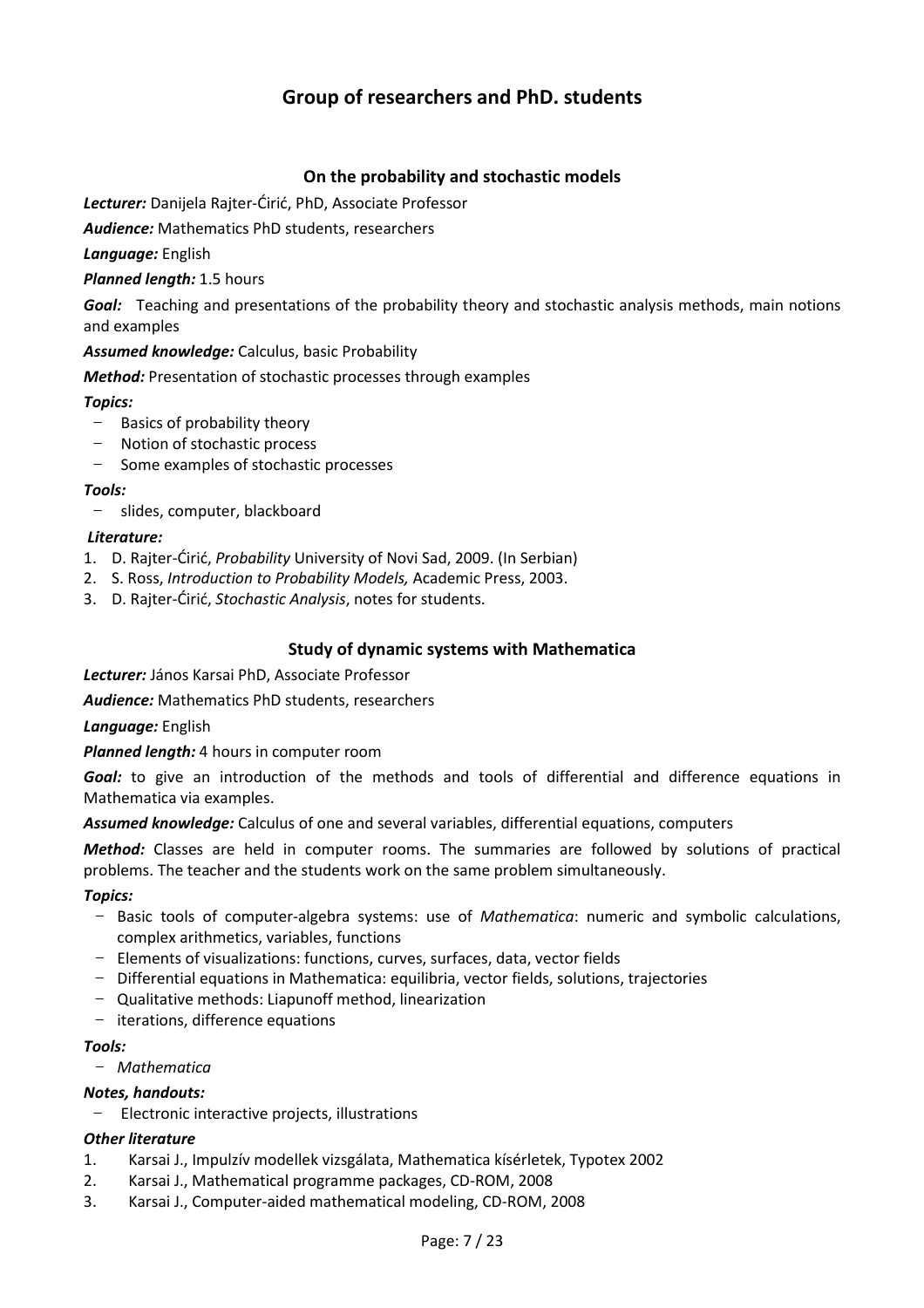### **Creating fractals with the help of computer**

*Lecturer:* Zoltán Kovács, Assistant Professor

*Audience:* PhD students in mathematics (researchers)

*Language:* Hungarian - English

*Planned number of lectures:* 3 hours in computer lab

*Aim of course:* The students will learn about mathematics software which are able to generate fast fractal animations. At the end of the course the students should be able to work with the applied software on their own, and obtain new information by utilizing a computer.

*Prerequisities:* functions in one and multivariable, differential and integral calculus, knowledge in using computers, the C programming language, basic knowledge of Linux

*Method:* The courses take place in a computer lab. Solution of practical problems will follow the summary of theory. Finally, the students will solve exercises on their own with the help of the lecturer.

#### *Outline:*

- Complex numbers, convergence and divergence on the set of complex numbers
- Classic fractals (Sierpinski carpet and triangle, Koch-curve), iterations
- Lindenmayer systems.
- Visualization of real and complex dynamical systems by using a spreadsheet software
- Installing XaoS from source code on Linux
- Creating a new fractal type in XaoS
- Installing and using RTZME (the Real-Time Zooming Math Engine)
- Analyzing and modification of fractal calculation methods in XaoS

#### *Some topics for student homework:*

- Creating Lindenmayer systems
- Programming Lindenmayer systems in C (for XaoS)
- Implementing fractal types from Fractint (for XaoS)

#### *Applied tools:*

− *XaoS, C development environment, internet, Linux, OpenOffice.org/LibreOffice Calc* 

#### *Bibliography:*

- 1. J. Hubicka: XaoS 3.1.1. A fast real-time fractal zoomer --- hacker's guide, Feb 5, 2005
- 2. matek.hu knowledge base (in Hungarian) for XaoS
- 3. Kovács Z.: Véletlenszerű sorozatok, diszkrét dinamikus rendszerek, káosz (József Attila University, master thesis, 1999, in Hungarian)
- 4. Fractint documentation

#### **Medical physics practical**

*Practice leader:* Ferenc Peták PhD, associate professor, Dorottya Czövek PhD student

*Audience:* PhD students, researchers

*Language:* English

*Planned length:* 4 hours

*Goal:* To give an introduction to the signal processing in life sciences, sampling, filtering, analogue-to-digital conversion. Application of the knowledge for medical practice: electrocardiography (ECG), electromyography (EMG).

*Assumed knowledge:* Basic level from physics, biology and informatics

*Method:* After theoretical introduction, measurements by using Biopac system are performed followed by computer-assisted evaluations.

#### *Preliminary programme:*

- − Introduction to the signal acquisition and processing, filtering, AD conversion
- − Biophysical background of electrophysiological processes
- − Measurement and evaluation of ECG and EMG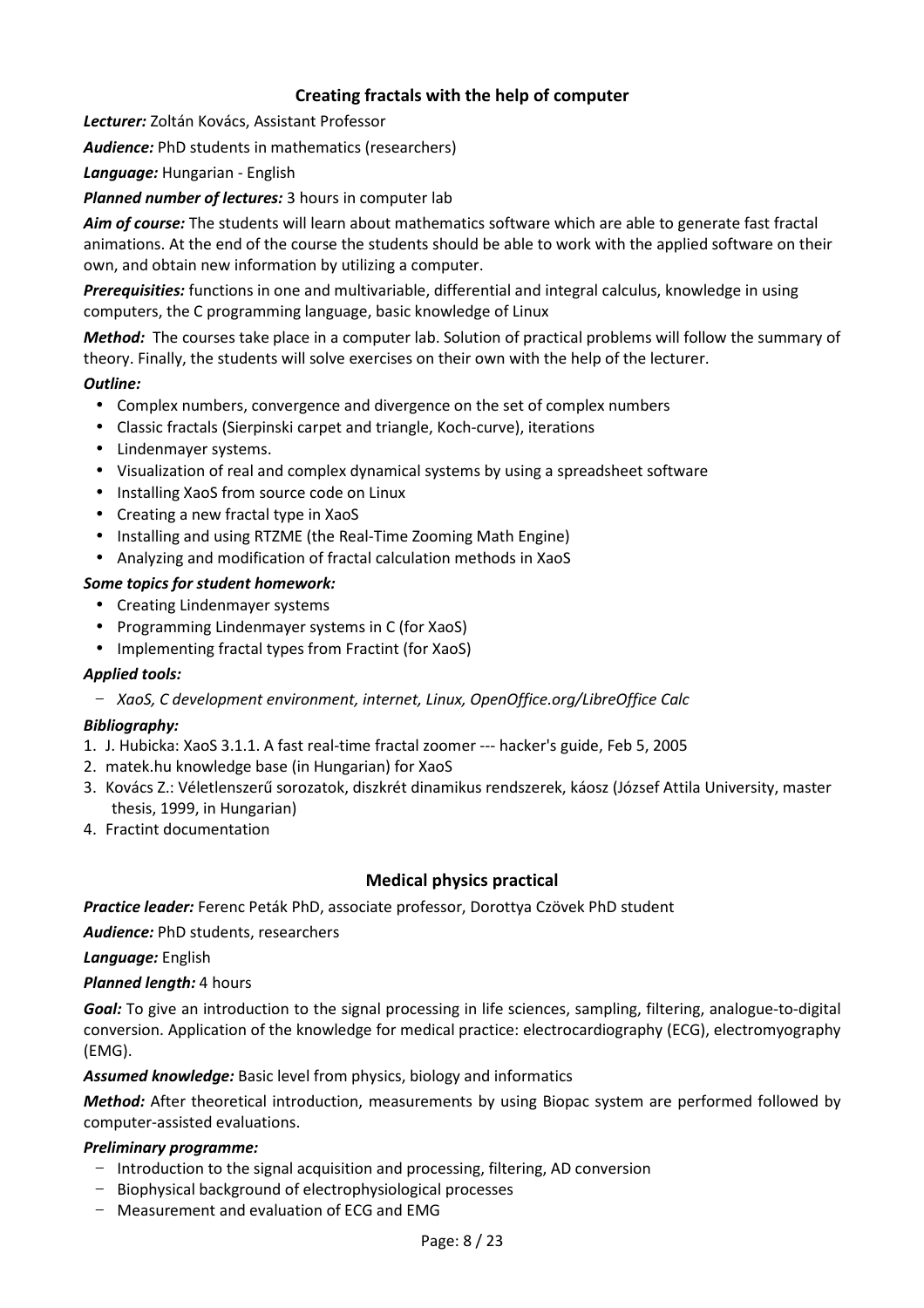#### *Tools:*

− Biopac measurement system, computers

#### *Notes, handouts:*

− Lecture and practical presentations

#### *Other literature*

1. Damjanovich S., Fidy J., Szöllősi J. (Eds.) Medical Physics, Medicina, 2009

#### **Islands**

*Lecturer:* Eszter K. Horváth PhD, Assistant Professor

*Audience:* (Mathematics PhD students, researchers) or (high school teachers and students)

#### *Language:* English

#### *Planned length:* 2-4 hours

*Goal:* We define the notion of an island. We list the research results about islands. Followingly, we solve some exercises. Then we look for new problems, we discuss these problems, hopefully we partially solve the new problems.

*Assumed knowledge:* Induction, greatest integer function [x], elementary combinatorics. For the PhD course, abstract algebra and introductory lattice theory.

*Method:* We start with a lecture, mainly by using computer-projector, but also using blackboard. The participants solve some problems by themselves, with the help of the lecturer. Then, a brainstorming starts, as usual in mathematics research, i.e. we try to generate nontrivial but solvable questions. The participants might publish their results later.

#### *Preliminary programme:*

- − The definition of an island, several grids.
- − Czédli's formula for the maximum number of rectangular islands.
- − Proving methods for the maximum number of islands.
- − Triangular islands, square islands, estimates.
- − The maximum number of islands on a cylinder, on a torus, on Mobius strip, in Boolean algebras.
- − The maximum number of islands in case of finitely many height values.

#### *Tools:*

- − beamer, computer
- − blackboard, chalk
- − swimming belt, swimming ball, paper cylinder, grid drawn on a paper.

#### *Notes, handouts:*

- − Papers for the scientific background.
- − Exercise sheet.
- − Illustrations

#### **Some topic for further individual investigation:**

- − Didactic investigation: Islands in students groups.
- − Collecting similar or related exercises.
- − New problems, new solutions.
- − Visualizing islands, even by computer.

#### **Equations and Inequalities with Computer Algebra**

*Lecturer:* Róbert Vajda*,* PhD, Assistant Professor

*Audience:* Mathematics PhD students, researchers

*Language:* English

*Planned length:* 4 hours

*Assumed knowledge:* high school algebra, computers

**Summary:** In mathematical models, we often search for objects whose components satisfy certain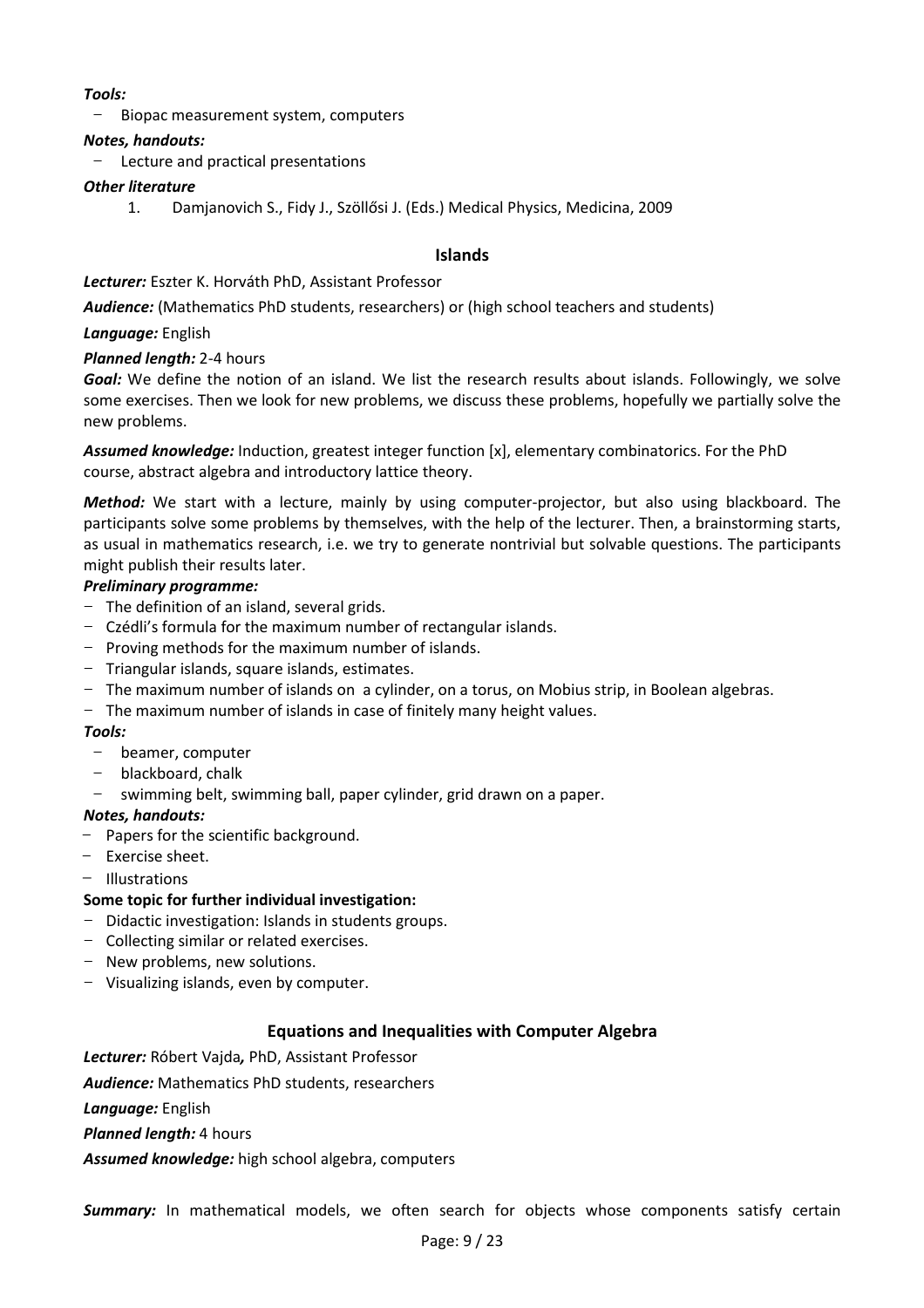constraints. Among the constraint satisfaction problems the simplest ones are the systems containing only equations and inequalities as constraints among the unknowns. We can be interested in satisfiability, i.e., for the existence of solutions, which might be dependent on certain parameters or we can search for the constructive description of the entire solution set. In this lecture we consider general algebraic systems over the real's.

First we consider the quantifier elimination problem over the real's and demonstrate the interplay among logic, algebra, and geometry. The problem of quantifier elimination can be solved by Collins' cylindrical

algebraic decomposition. Second, we consider the special case, if only equations occur among the constraints and introduce the basic notions of Grobner bases theory. The pure symbolic approaches have serious limits, because of the complexity of the underlying algorithms. Therefore, we also consider some numerical methods and built-in visualization tools at the end of the lecture.

#### *Applied tools:*

− *Mathematica* 

#### *Lecture notes, handouts:*

- − Electronic interactive notes
- − Prepared handouts
- − Electronic illustrations for the classroom work

#### *Other literature*

- [1] Buchberger, Introduction to Gröbner Basis, 1998.
- [2] Vajda, Effective Real Quantifer Elimination, Ebook Chapter, 2011.
- [3] VajdaNumeric methods, electronic handouts, 2011.

## **Teachers, didactic PhD. students, high school students**

#### **Mathematical modeling with Pascal triangle**

*Lecturer:* Đurđica Takači, PhD, Professor of Mathematics

*Audience:* Teachers

*Language:* English

#### *Planned length:* 2 hours

*Goal:* Teaching contribution in mathematical modeling as a tool in mathematical education.

*Method:* Visualization of the real problem and connection with Pascal triangle.

#### *Preliminary programme:*

- − The construction of Pascal triangle;
- − The different mathematics formula and Pascal triangle;
- − Division of living cells, disintegration of the atom and Pascal triangle;
- − Various real situations, as ordering food in the restaurant, coloring, … based on Pascal's triangle;
- − Fibonacci sequence and curve, with GeoGebra.

#### *Tools:*

- − beamer, computer
- − *GeoGebra*

#### *Notes, handouts:*

− Prepared interactive projects in GeoGebra

#### *Literature:*

1. Dj.Takači, D. Pešic, Jelena Tatar *"On the mathematical modeling in teaching", Electronic book*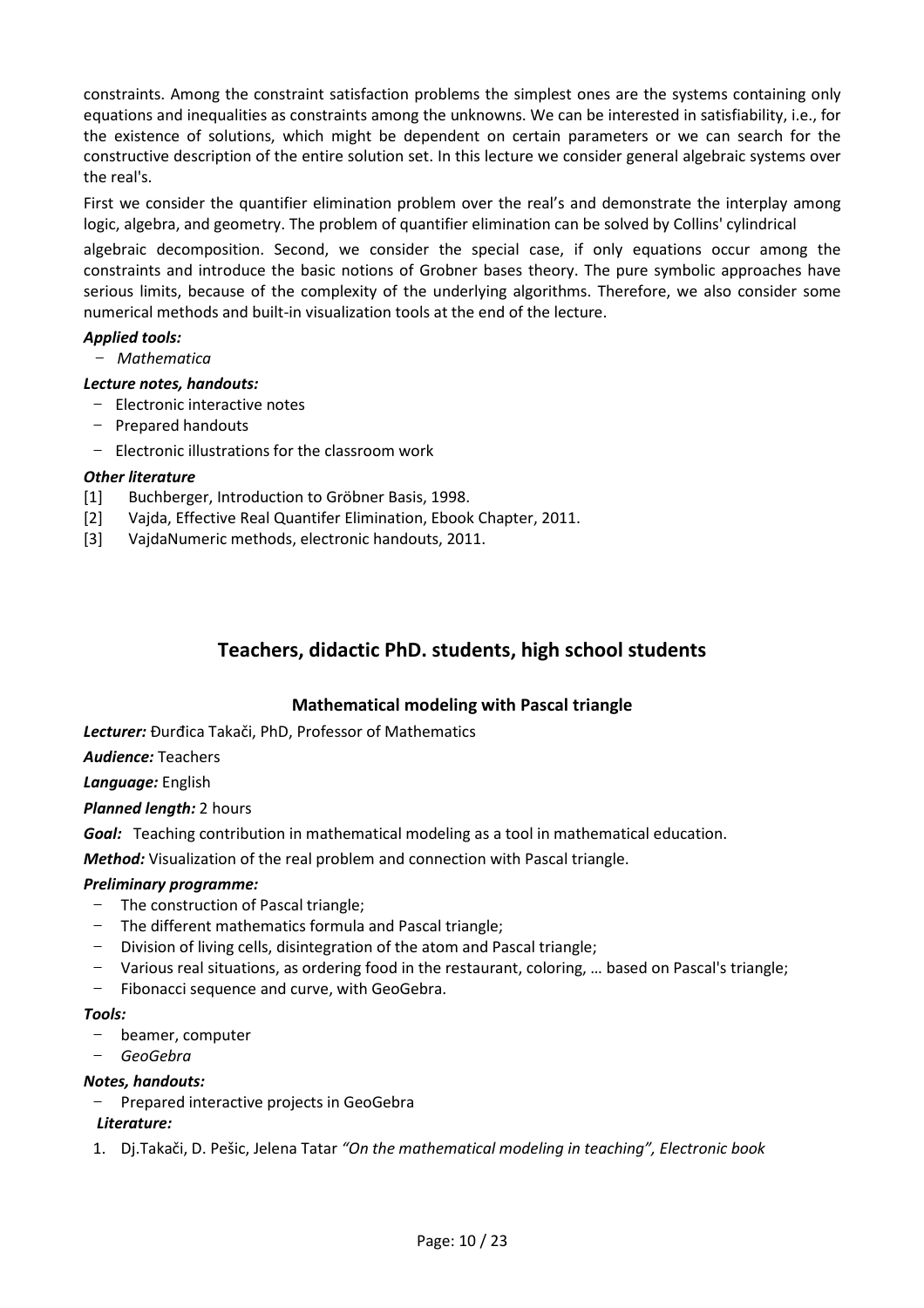## **The camera, what is in front and behind (The specialties of axonometric and perspective visualization)**

*Lecturer:* Lajos Szilassi PhD, associate professor

*Audience:* High school students, teachers

*Language:* Hungarian

#### *Planned length:* 2 hours

*Goal:* The participants are introduced to the theoretical background of computer modeling of different situations in space geometry with special consideration to axonometric and perspective visualization. They get acquainted with some software for geometric modeling.

#### *Assumed knowledge:* High school geometry

*Method:* The classes are held in computer rooms, summarizing the theory is followed by solving practical problems.

*Topics:* 

- − Mathematical (and informatical) basis of preparation of visualization of 3D object.
- − Different methods of axonometric and perspective visualization, with special concern of computer visualization.
- − Comparison of the advantages and disadvantages of different axonometries.
- − Use of dynamic geometry software in studying 2D and 3D geometry.
- − Geometric contradictions by the Art of M C Escher.
- − *Tools:*
- − *Dynamic Geometry software: Euklides, Geogebra Euler3D*

#### *Literature:*

• Lajos Szilassi: Geometry (manuscript in Hungarian)

#### **Medical physics practical**

*Practice leader:* Égerházi László PhD, assistant professor, Dorottya Czövek, PhD student

*Audience:* teachers, high school students

#### *Language:* Hungarian

#### *Planned length:* 4 hours

*Goal:* To give an introduction to the signal processing in life sciences, sampling, filtering, analogue-to-digital conversion. Application of the knowledge for medical practice: electrocardiography (ECG), electromyography (EMG).

#### *Assumed knowledge:* Basic level from physics, biology and informatics

*Method:* After theoretical introduction, measurements by using Biopac system are performed followed by computer-assisted evaluations.

#### *Preliminary programme:*

- − Introduction to the signal acquisition and processing, filtering, AD conversion
- − Biophysical background of electrophysiological processes
- − Measurement and evaluation of ECG and EMG

#### *Tools:*

− Biopac measurement system, computers

#### *Notes, handouts:*

− Lecture and practical presentations

#### *Other literature*

2. Damjanovich S., Fidy J., Szöllősi J. (Eds.) Medical Physics, Medicina, 2009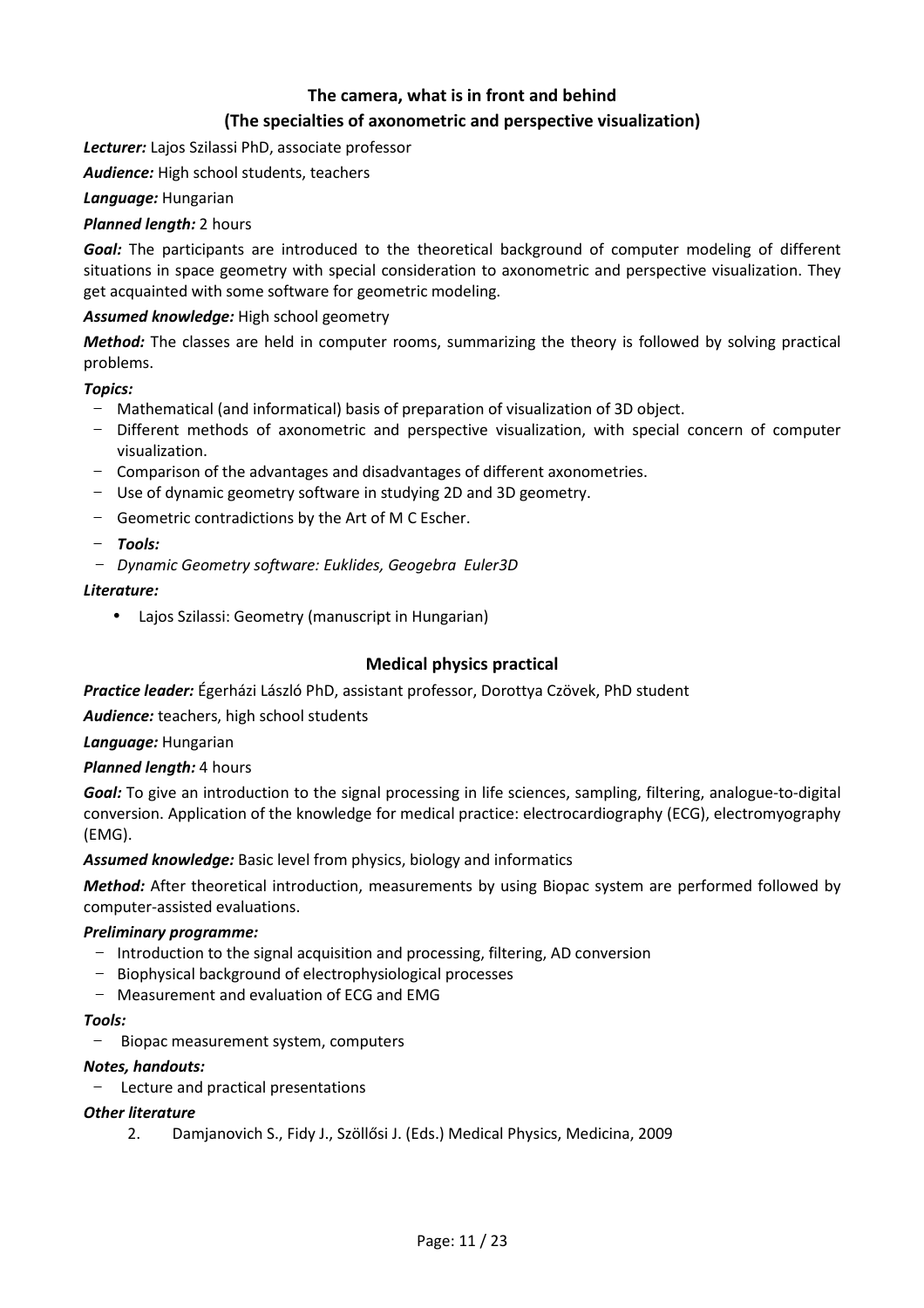#### **Basic biostatistics with applications**

*Lecturer:* Krisztina Boda PhD, Associate Professor

*Audience:* teacher-secondary school student group

*Language:* Hungarian - English

*Planned length:* 3 hours in a teaching cabinet, 10 hours self-learning

*Goal:* The subject is designed to give basic biostatistical knowledge often used in medical research and to learn modeling and interpreting results of computer programs. The main purpose is teaching students how to find the most appropriate method to describe and present their data and to find significant differences or associations in the data set. Although the course gives only an introduction to the basic biostatistical methods, it gives only an outline to the more complicated methods as well. By the end of the course students will be able to use the software in their own work and they will know some didactic aspects of the teaching.

#### *Assumed knowledge:* basic elementary mathematics

*Method:* Practical lessons will be held in computer cabinet. Statistical computer program will be used to compute statistical tests and to produce graphs. Simple problems must be solved also by hand calculations and the results can be checked by the computer program.

#### *Topics:*

- − The aim of biostatistics, types of data, descriptive statistics.
- − Problem solving: calculation of descriptive statistics from a few data
- − Data bases in the SPSS program, preparing simple figures based on descriptive statistics
- − Hypothesis tests: principle, steps, significance, meaning of the p-value
- − Basic simple statistical tests (*t*-tests, khi-square tests, linear regression)
- − Running the tests in SPSS, verifying assumptions, interpretation of results

#### *Some topics for practice*

- − Step-by step description of the evaluation of given data
- − Didactic aspects, interesting problems

#### *Tools:*

− *SPSS for Windows*

#### *Notes, handouts:*

- − Electronic interactive note
- − Test sheets
- − Illustrations

#### *Literature*

1. Reiczigel Jenő, Harnos Andrea, Solymosi Norbert: Biostatisztika nem statisztikusoknak. PARS Kft. Nagykovácsi, 2007*.*

#### **Building a conference center or triangulating surfaces**

*Lecturer:* Géza Makay PhD, Associate Professor

*Audience:* High school students, teachers

*Language:* Hungarian

#### *Planned length:* 2 hours

*Goal:* To give some mathematical background of triangulating surfaces for buildings created using metal beam supports and glass triangles.

*Assumed knowledge:* Coordinate geometry, scalar product, vector product, cosine theorem, Euler's polyhedron theorem

*Method:* The topics of this lecture is the triangulation of surface of the conference center in Pécs built from metal support beams and glass triangles by the order of the Alukonstrukt Ltd, Szeged. This triangulation must be accomplished so that it agrees to the technical requirements of the building process, for example: the degree of the vertices inside the surface must be 5 or 6, there are fixed vertices and edges, and there are limits on the length of the support beams and the size of the angles of the triangles. There are no papers in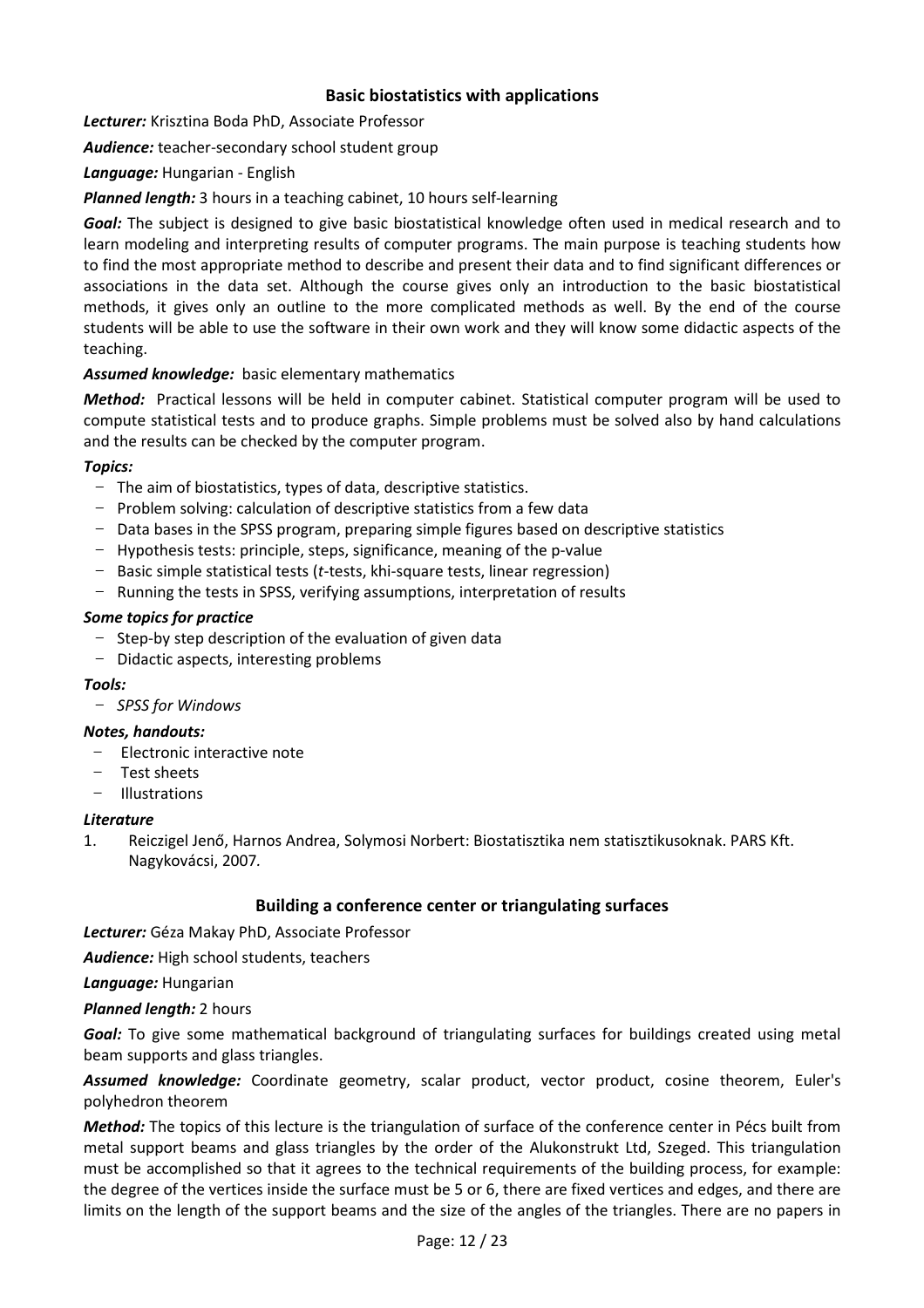the literature concerning such a triangulation, so a completely new algorithm had to be invented.

#### *Preliminary programme:*

- − Basic restrictions on the support beams and glass triangles
- − Coordinate geometry, scalar product, vector product, cosine theorem
- − Computing normal vectors, lengths, angles
- − Refining the surface
- − Restriction on the degree's of the vertices, Euler's polyhedron theorem
- − Illumination by a spot lamp
- − Projection for viewing the surface
- − Creating the triangulation

#### *Tools:*

− computer

#### **Demonstration experiments with a sound card**

*Lecturers:* Zoltán Gingl, Professor of Physics

Péter Makra, Assistant Professor

*Audience:* secondary-school teachers and students

*Language:* English

#### *Planned length:* 2 hours

*Goals:* Most computers are equipped with analogue inputs that are ideal for the purposes of demonstration experiments: the inputs of the sound card. Though the sound card is not a measurement device, high sampling frequency and time-domain accuracy are natural requirements for a sound card to perform its function, and these properties serve certain measurements equally well. This way, the creative use of the sound card can substitute for educational aids that are often expensive and difficult to obtain. The aim of this course is to provide an overview of the potential of using the sound card in demonstration experiments, including the methods and pitfalls of sound card measurements.

*Assumed knowledge:* computer skills, basic electronics skills, Fourier analysis, alternating current circuits

*Method:* After outlining the technical background, I shall show examples from measuring the speed of sound through photogates used in kinematics to homemade plethysmography, all of which can be realised with a sound card and a few cheap components. Discussing the principles of sound card measurements also offers an opportunity to introduce essential communication methods such as amplitude modulation or frequency modulation.

#### *Preliminary programme:*

- How can we use the sound card for the purposes of measurements?
- pitfalls of AC coupling
- impedance measurement principle
- the principle of amplitude modulation
- the principle of frequency modulation
- sample experiments

#### *Tools:*

− computer with a sound card, beamer, self-made software, microphone and various home-made hardware

#### *Notes, handouts:*

− Lecture slides and freely downloadable measurement software.

#### *Other literature*

- 3. Zoltán Gingl, Róbert Mingesz, Péter Makra, János Mellár, 'Review of sound card photogates'. arXiv:1103.1760v1
- 4. http://www.noise.physx.u-szeged.hu/EduDev/Photogate/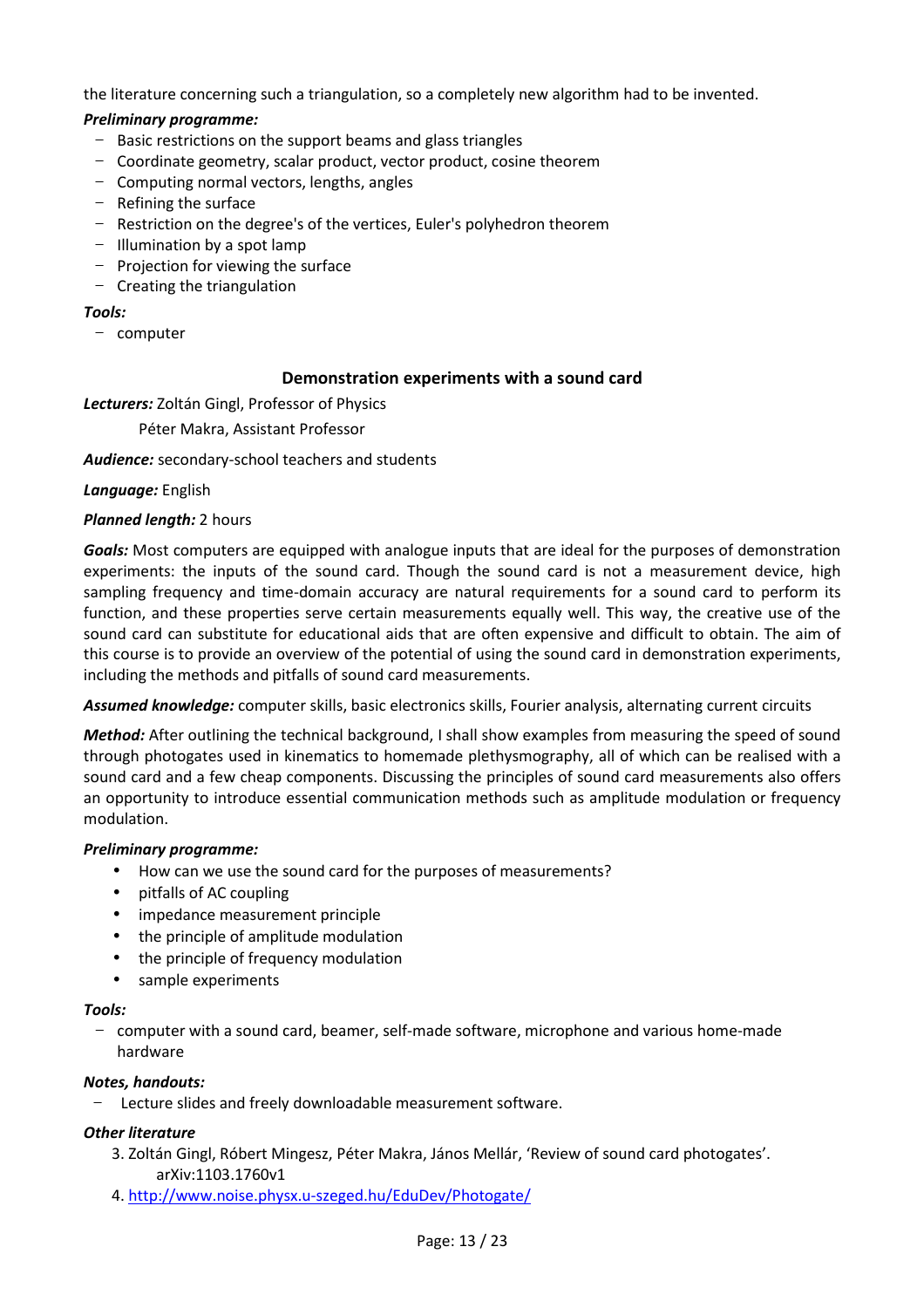## **Computer-aided, exploration centered teaching of math in the practice II. Experimental Mathematics in Action in the Classroom**

*Lecturer:* Attila Máder, teaching assistant, high school teacher

*Audience:* Mathematics teachers, students

*Language:* English/Hungarian

#### *Planned length:* 2 hours

*Goal:* To give an introduction to the filed Experimental Mathematics, and show how computer supported methods work in teaching via examples.

#### *Assumed knowledge:* -

*Method:* Examples of new teaching methods with the help of computer applications, which will be available for the participants for further study.

#### *Preliminary programme:*

- − Discovering identities behind complete induction with OEIS: http://oeis.org/
- − Computer as a tool: set theory identities, the Monty Hall-Problem, dicing
- − Computer as a partner: discovering elementary function transformations, trigonometric identities, Thales' theorem, Taylor polynomials and series, definite integral of a function and the area of the region bounded by its graph
- − Islands, questions and answers: how experimental mathematics works

#### *Tools:*

- − beamer, computer
- − Mathematica, Autograph, GeoGebra, Flash, WWW

#### *Notes, handouts:*

- − Prepared interactive projects in LaTex
- − Lecture presentations in LaTex

#### *Other literature*

- 1. George E. Andrews: The Death of proof? Semi-Rigorous Mathematics? You've Got to Be Kidding!, The mathematical intelligencer 16(4), 16-18.
- 2. C. N. Barton: Autograph Activities Teacher Demonstrations for 16-19, Eastmond Publishing Ltd.
- 3. Jonathan Borwein, David Bailey: Mathematics by Experiment: Plausible Reasoning in the 21st Century, A K Peters, Natick, Massachusetts, 2004.
- 4. Steven G. Krantz: The Proof is in the Pudding: The Changing Nature of Mathematical Proof, Springer-Verlag, 2010
- 5. Attila Máder, Róbert Vajda: Elementary Approaches to the Teaching of the Combinatorial Problem of Rectangular Islands, International Journal of Computers for Mathematical Learning 15/3
- 6. György Pólya: Mathematical Discovery I-II, John Wiley & Sons, New York, 1965.

#### **Free software in mathematics education**

*Lecturer:* Zoltán Kovács Assistant Professor

*Audience:* teacher-grammar school student groups

*Language:* Hungarian - English

*Planned number of lectures:* **4 hours** in computer lab, 20 hours of homework

*Aim of course:* The students should learn freely available software packages in mathematics that may enhance the quality of teaching, mainly in visualization and calculation speedups. The final aim is to have the students the skill to work with mathematics computer software on their own.

*Prerequisities:* introductory analysis, algebra, geometry, probability theory, number theory; spreadsheets, basic knowledge of working with operating systems

*Method:* The courses take place in a computer lab. Solution of practical problems will follow the summary of theory. Finally, the students will solve exercises on their own with the help of the lecturer.

#### *Outline:*

• Computer algebra systems (wxMaxima, matek.hu, MathematicaPlayer, Sage).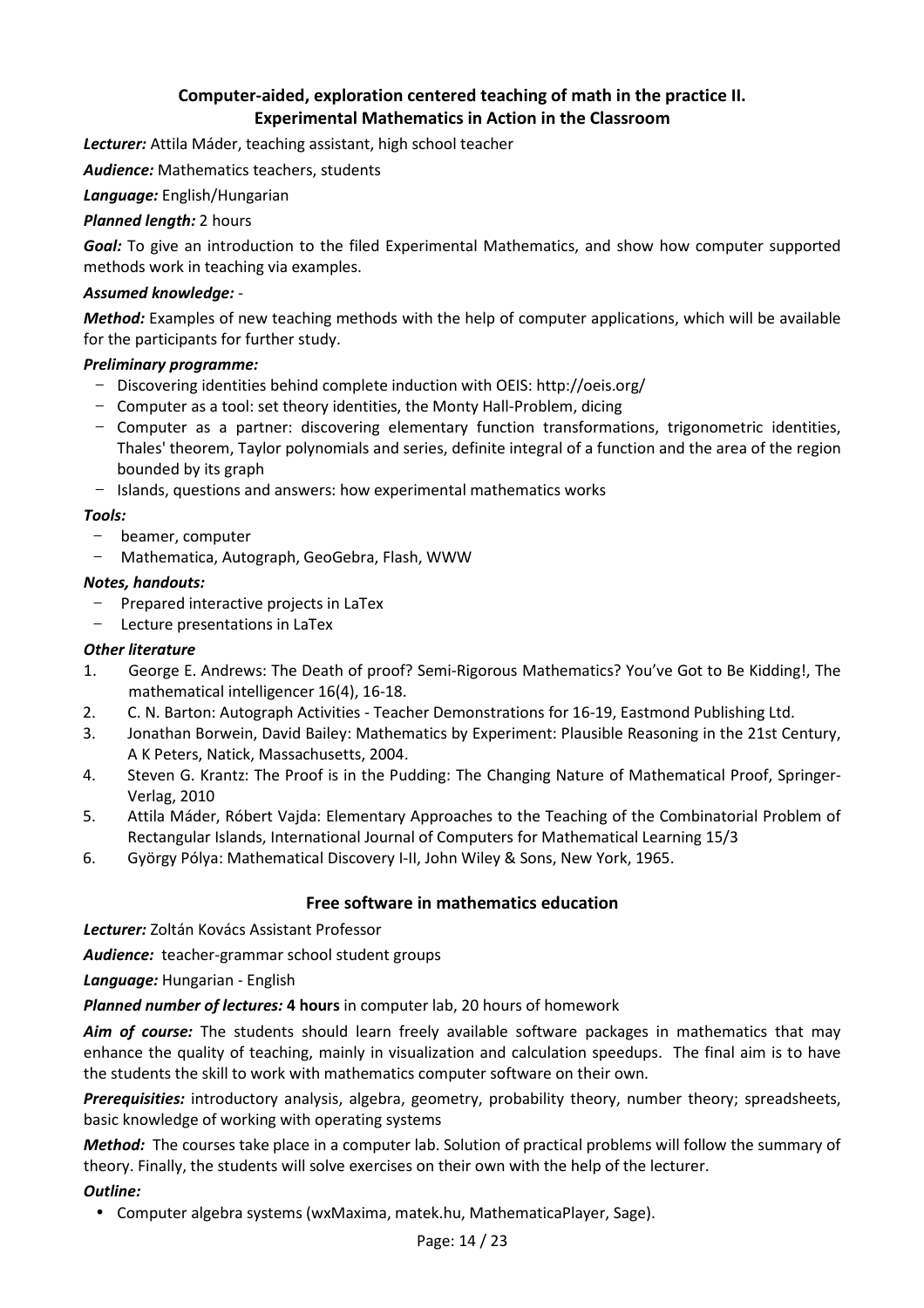- Dynamic geometry systems, GeoGebra.
- Spreadsheets, OpenOffice.org/LibreOffice.
- Word processing and mathematics (LyX).
- Figures (Asymptote).

#### *Applied tools:*

− *wxMaxima, web browsers, GeoGebra, OpenOffice.org/LibreOffice, LyX, Asymptote* 

#### *Bibliography:*

• http://wmi.math.uszeged.hu/mediawiki/index.php/Számítógép\_alkalmazása\_a\_matematika\_tanításában

## **Summary of the lectures and courses of the school in Novi Sad**

## **Group of researchers and PhD. students**

#### **Introduction to Traffic Flow Theory**

*Lecturer:* Arpad Takači, PhD, Professor of Mathematics

*Audience:* Mathematics PhD students, researchers

*Language:* English

*Planned length:* 2 hours

*Goal:* Teaching contribution: Several traffic flow mathematical models are visualized by

using the *AnyLogic* Russian modeling package*.*

*Assumed knowledge:* ODEs, PDEs

*Method:* Examples of convolutions, fractional derivatives, delta sequences are considered

with the help of the *GeoGebra* package.

#### *Preliminary programme:*

- − introduction to traffic flow theory
- − traffic after the green lights,
- − traffic after the red lights,
- − road congestion
- − shock waves, rarefaction waves
- − analysis of accidents and other models

#### *Tools:*

- − video projector, computer
- − *AnyLogic*

#### *Notes, handouts:*

− Prepared interactive projects in *AnyLogic*

#### *Other literature*

- 1. Dj.Takači, A. Takači, Partial Differential Equations through Examples and Exercises, Kluwer Academic Publishers, Dordrecht, 1997.
- 2. A. Takači, Mathematical Modeling (in Serbian), Faculty of Sciences, Novi Sad, and WUS, Belgrade, 2006.
- 3. Mathematical Modeling, Mark M. Meerschaert, Second Edition, Academic Press, 1999.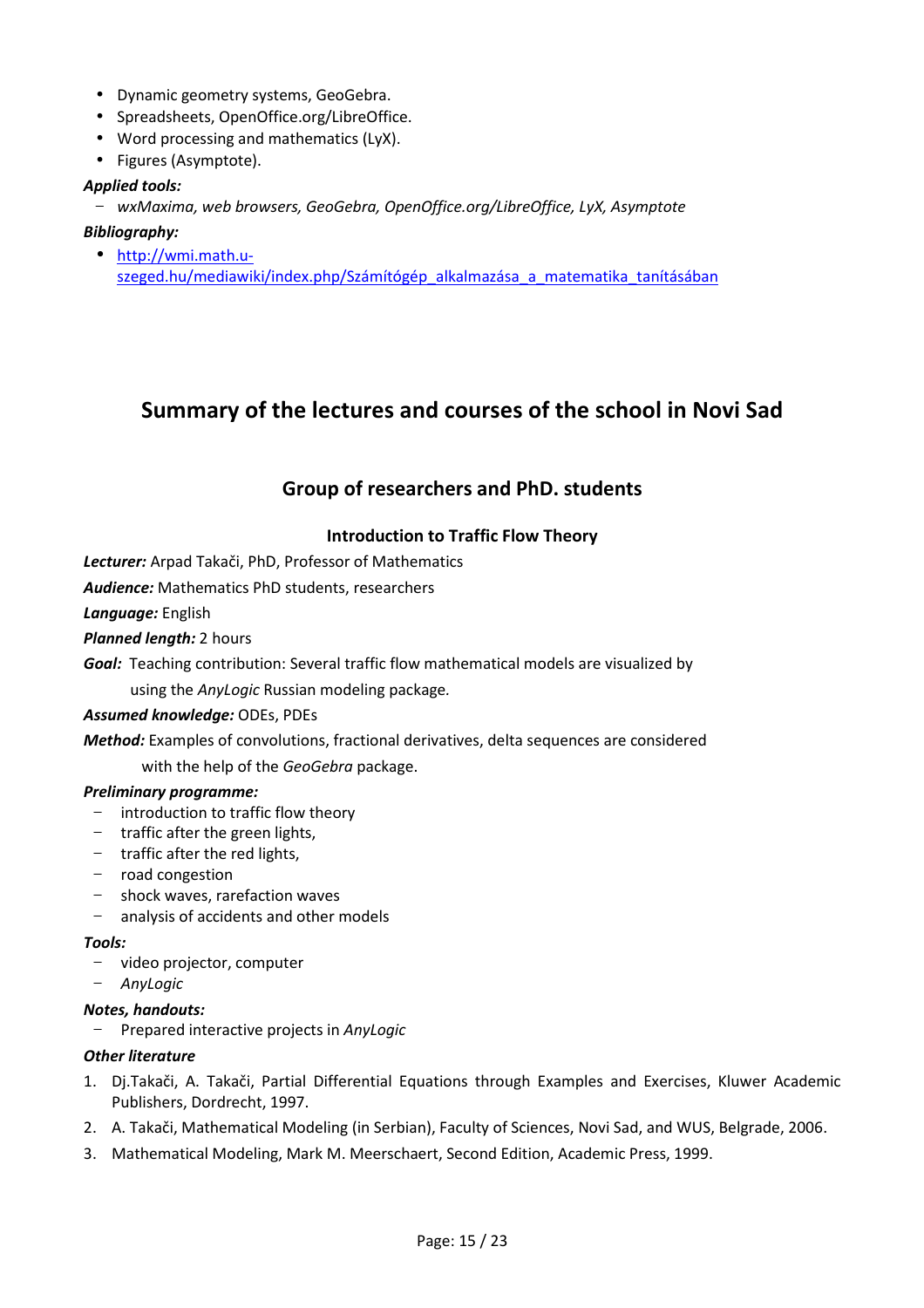#### **Some applications of impulsive systems**

*Lecturer:* János Karsai PhD, Associate Professor

*Audience:* Mathematics PhD students, researchers

#### *Language:* English

#### *Planned length:* 2 hours

*Goal:* To give an introduction to the notion, basic properties and some methods of the study of impulsive systems via examples.

#### *Assumed knowledge:* Calculus, differential equations

*Method:* Examples of impulsive phenomena are considered theoretically and with the help of computer applications, which will be available for the participants for further study.

#### *Preliminary programme:*

- − Systems with fixed and varying instants of impulses; state-dependent impulses
- − Elementary concepts: direction field, impulse field, solutions
- − Visualization of impulsive systems
- − Some properties unexpected
- − Applications: repeated drug dosing, swinging, switches, bouncing ball

#### *Tools:*

- − beamer, computer
- − Mathematica

#### *Notes, handouts:*

- − Prepared interactive projects in Mathematica
- − Lecture presentations in Mathematica

#### *More literature*

1. Karsai J., Study of impulsive phenomena, Mathematica experiments, Typotex 2002

#### **Some experiences using multivariate modeling methods en paediatric aneasthesia**

*Lecturer:* Krisztina Boda PhD, Associate Professor

*Audience:* Mathematics PhD students, researchers

*Language:* English

#### *Planned length:* 2 hours

**Goal:** To give an introduction to the multivariate modeling and using statistical software packages via examples.

#### *Assumed knowledge:* basic probability theory, basic biostatics

*Method:* summary of theory, application to medical data, outline to the use of SPSS or other statistical packages (SAS, Statistica for Windows, R).

#### *Preliminary programme:*

- − Theory: types of studies, comparing two proportions, general linear models, generalized linear models, logistic regression, relative risk regression.
- − Applications: modeling the risk factors of respiratory complications. Multiplicity problems.
- − Practice: the use of SPSS (and others statistical software packages)

#### *Tools:*

- − beamer, computer
- − SPSS

#### *Notes, handouts:*

− Lecture presentations

#### *Other literature*

1. Agresti A. Categorical Data Analysis. Wiley, 2002.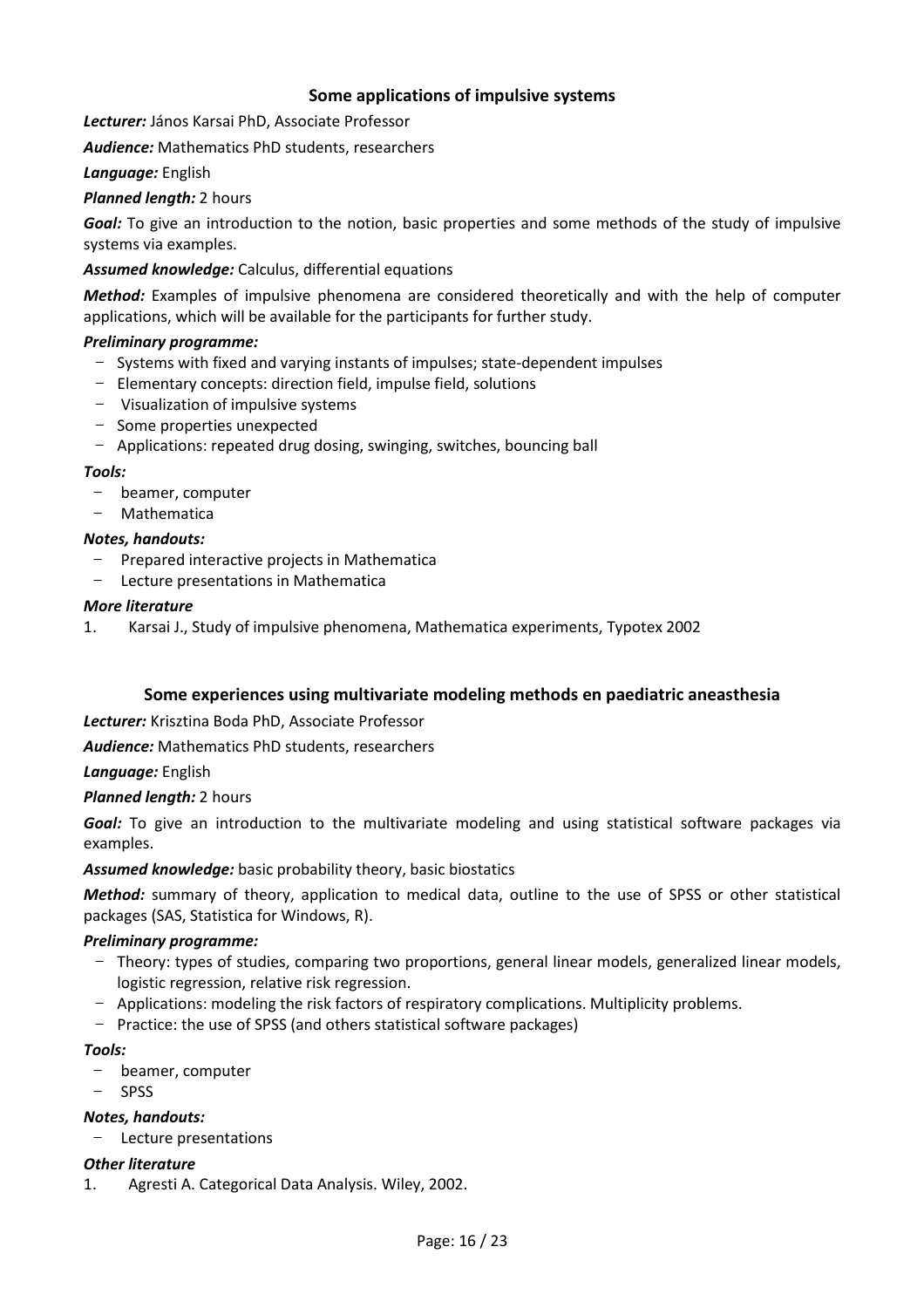- 2. von Ungern-Sternberg BS. Boda K. Schwab C. Sims C. Johnson C. Habre W.: Laryngeal mask airway is associated with an increased incidence of adverse respiratory events in children with recent upper respiratory tract infections. Anesthesiology 107(5):714-9, 2007.
- 3. von Ungern-Sternberg BS. Boda K. Chambers NA. Rebmann C. Johnson C. Sly PD. Habre W. Risk assessment for respiratory complications in paediatric anaesthesia: a prospective cohort study. LANCET 376, 773-783, 2010.

#### **On the visualizations of generalized functions I**

*Lecturer:* Stevan Pilipović, PhD, Full Professor, Academician

*Audience:* Mathematics PhD students, researchers

#### *Language:* English

#### *Planned length:* 2 hours

*Goal:* Teaching contribution: Visualization and presentations of the main notions from the theory of generalized functions, which will enable their better understanding.

*Assumed knowledge:* Calculus, functional analysis

*Method:* Examples of convolutions, fractional derivatives, delta sequences are considered.

#### *Preliminary programme:*

The properties of the generalized functions;

- Distribution;
- − Delta sequences

#### *Tools:*

− beamer, computer

#### *Notes, handouts:*

− Prepared interactive projects .

#### *Literature:*

- 1. Carmichael, R., Kaminski, A., Pilipović, S., Boundary Values and Convolution in Ultradistribution Spaces, ISAAC Series on Analysis Applications and Computations -Vol. 1, World Scientific, 2007.
- 2. S. Pilipović, B. Stanković, Prostori Distribucija, Srpska Akademija Nauka i Umetnosti, Ogranak u Novom Sadu, Novi Sad, 2000.
- 3. S. Pilipović "Contrabutionsto local and microlocal analysis, an overwiew" Bull.Cl.Sci.Math. Nat. 35(2010) 79-95

#### **Some physical examples**

*Lecturer:* Marko Nedeljkov Professor of Mathematics

#### *Planned length:* 2 hours

*Summary:* There is no precise definition of wave, but one can describe it as a signal travelling from one place to another one with clearly visible speed. The signal can be any disturbance, like some kind of maxima or change of some quantity. Here, we will consider some simpler one-space-dimensional nonlinear problems and their simple wave solutions. We were dealing mainly with conservation laws which represents basic physical laws -- the most important building blocks in science. The prototype is so called the *continuity equation,* or the law of mass conservation.

#### **On the probability and stochastic models**

*Lecturer:* Danijela Rajter-Ćirić, PhD, Associate Professor

*Audience:* Mathematics PhD students, researchers

*Language:* English

*Planned length:* 2 hours

*Goal:* Teaching and presentations of the probability theory and stochastic analysis methods, main notions and examples

*Assumed knowledge:* Calculus, basic Probability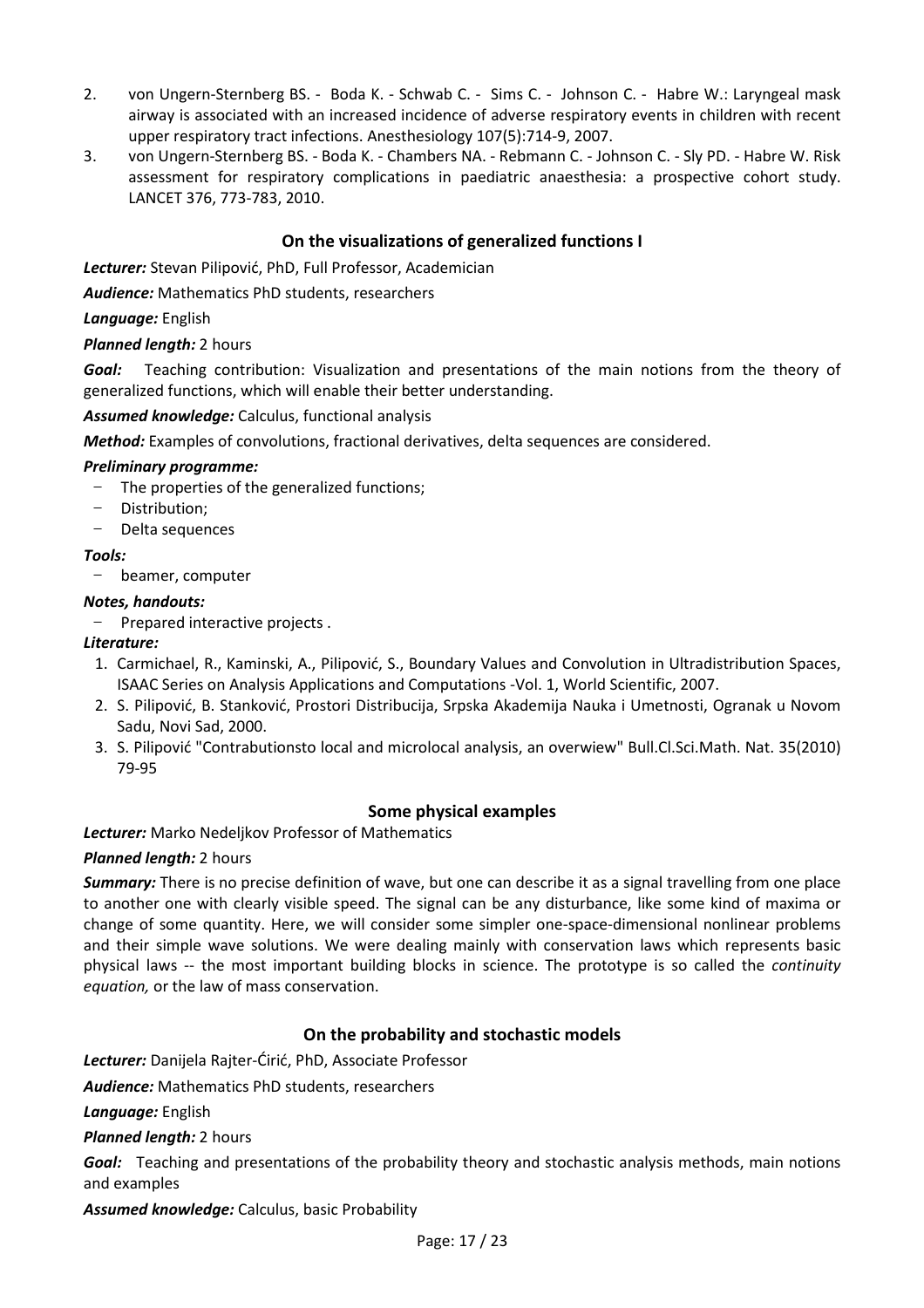*Method:* Presentation of basic notions in probability theory through examples

#### *Preliminary programme:*

- − Basics of probability theory
- − Random variables
- − Expectation and variance

#### *Tools:*

− slides, computer, blackboard

#### *Literature:*

- 1. D. Rajter-Ćirić, *Probability* University of Novi Sad, 2009. (In Serbian)
- 2. S. Ross, *Introduction to Probability Models,* Academic Press, 2003.
- 3. D. Rajter-Ćirić, *Stochastic Analysis*, notes for students.

#### **On the visualizations of generalized functions II**

*Lecturer:* Đurđica Takači, PhD, Professor of Mathematics

*Audience:* Mathematics PhD students, researchers

*Language:* English

#### *Planned length:* 2 hours

*Goal:* Teaching contribution: Visualization and presentations of the introduction to the main notions

 of the theory of generalized functions by using computer, which will enable their better understanding.

#### *Assumed knowledge:* Calculus, functional analysis

*Method:* Examples of convolutions, fractional derivatives, delta sequences are considered with the help of package *GeoGebra*.

#### *Preliminary programme:*

- − The properties of the convolution
- − operators
- − fractional derivatives
- − delta sequences

#### *Tools:*

- − beamer, computer
- − *GeoGebra*

### *Notes, handouts:*

− Prepared interactive projects in GeoGebra

#### *Literature:*

- 1. Dj.Takači, A. Takači, N. Budinski, *"On Visualization Problems by using GeoGebra and Scientific Workplace"* The International Journal for Technology in Mathematical education, V17, No 4, 2011.
- 2. Dj.Takači, A. Takači, Partial Differential Equations through Examples and Exercises, Kluwer Academic Publishers, Dordrecht, 1997.
- 3. http://www.tech.plym.ac.uk/research/mathematics\_education/field%20of%20work/ijtme/volume%201 7/number\_four.html

### **Fuzzy sets and logic with applications in natural sciences I**

*Lecturer:* Branimir Šešelja, PhD, Professor of Mathematics

*Audience:* Mathematics and Natural Sciences PhD students, researchers

*Language:* English

*Planned length:* 2 hours

*Goal:* Teaching contribution: Presentation of main topics in lattices and lattice valued fuzzy structures. *Assumed knowledge:* Basics in sets, relations and orderings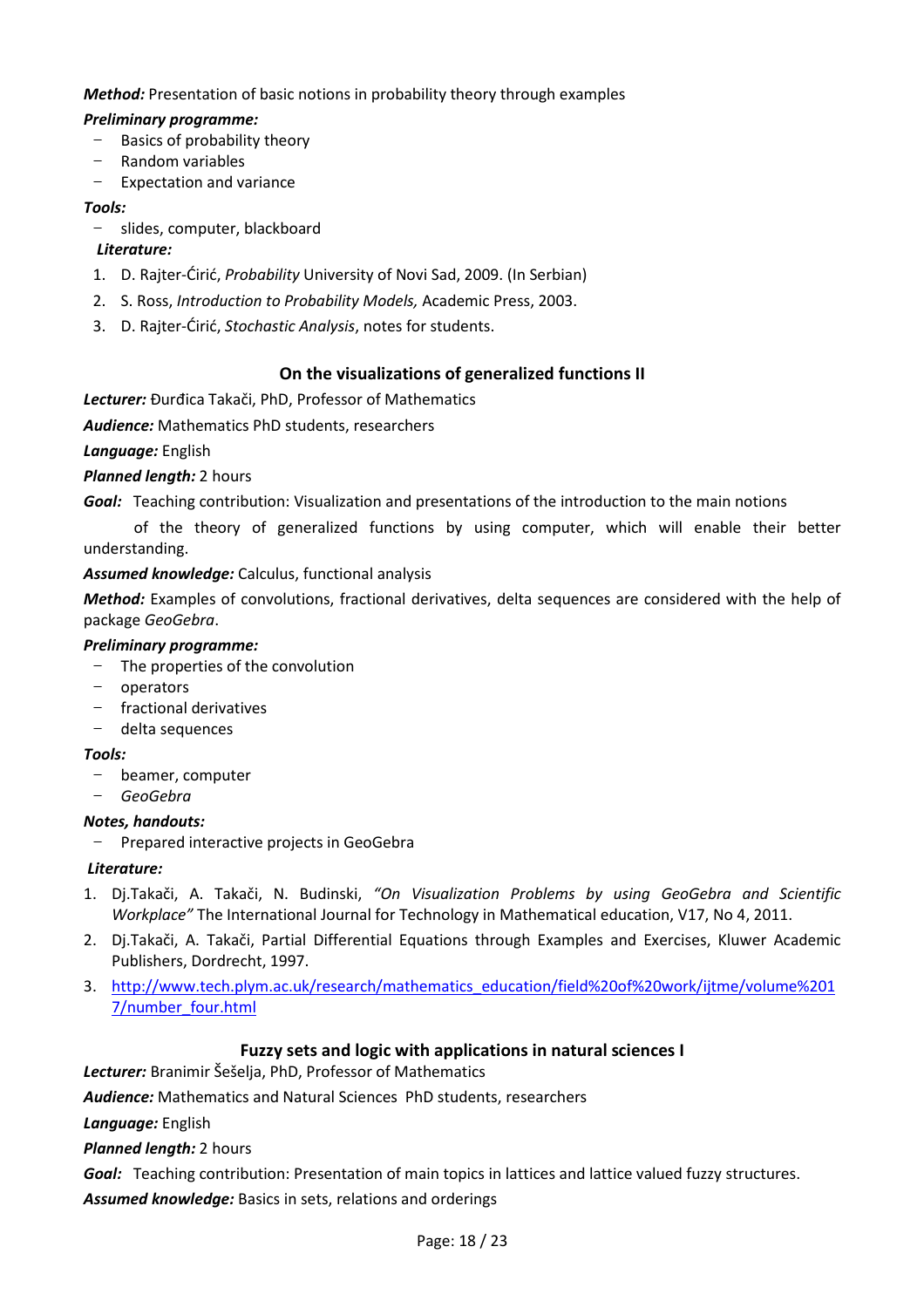*Method:* Developing lattices from order, throughout main examples in sciences. Analysis of diagrams. Introduction to lattice valued structures and their properties.

#### *Preliminary programme:*

- − Ordered sets and lattices: short introduction with characteristic examples
- − Fuzzy sets: poset and lattice-valued ones
- − Operations and relations on fuzzy power set
- − Fuzzy relations: general, similarity and order
- − Working with lattice valued structures: from real interval to residuated lattice

#### *Tools:*

− beamer, computer

#### *Notes, handouts:*

− Prepared in beamer; instructions for making diagrams of lattices.

*Other: Prepared together with prof. Andreja Tepavčević* 

#### *Literature:*

- 1. B. Šešelja, A. Tepavčević, *Completion of Ordered Structures by Cuts of Fuzzy Sets, An Overview*, Fuzzy Sets and Systems 136 (2003) 1-19.
- 2. B. Šešelja, A. Tepavčević, *Representing Ordered Structures by Fuzzy Sets, An Overview*, Fuzzy Sets and Systems 136 (2003) 21-39.
- 3. B.A. Davey, H.A. Pristley, *Introduction to Lattices and Order*, Cambridge University Press, Cambridge, 1992.
- 4. G. Klir, B.Yuan, *Fuzzy sets and fuzzy logic*, Prentice-Hall PTR, New Jersey, 1995.

#### **Fuzzy sets and logic with applications in natural sciences II**

*Lecturer:* Andreja Tepavčević, PhD, Professor of Mathematics

*Audience:* Mathematics and Natural Sciences PhD students, researchers

#### *Language:* English

#### *Planned length:* 2 hours

*Goal:* Teaching contribution: Properties and applications of lattices and lattice valued fuzzy structures in various fields.

*Assumed knowledge:* Basics in sets, relations and orderings.

*Method:* Presentation of main topics from lattice valued structures and their applications.

#### *Preliminary programme:*

- − Dealing with concepts (social sciences)
- − Distribution of species (biology)
- − preparing diagnosis (medicine)
- − Fuzzy control (technology and informatics)
- − Fuzzy cluster analysis (various fields)

#### *Tools:*

− beamer, computer

#### *Notes, handouts:*

− Prepared in beamer; Web examples.

#### *Literature:*

- 1. B. Šešelja, A. Tepavčević, *Completion of Ordered Structures by Cuts of Fuzzy Sets, An Overview*, Fuzzy Sets and Systems 136 (2003) 1-19.
- 2. B. Šešelja, A. Tepavčević, *Representing Ordered Structures by Fuzzy Sets, An Overview*, Fuzzy Sets and Systems 136 (2003) 21-39.
- 3. B.A. Davey, H.A. Pristley, *Introduction to Lattices and Order*, Cambridge University Press, Cambridge, 1992.
- 4. G. Klir, B.Yuan, *Fuzzy sets and fuzzy logic*, Prentice-Hall PTR, New Jersey, 1995.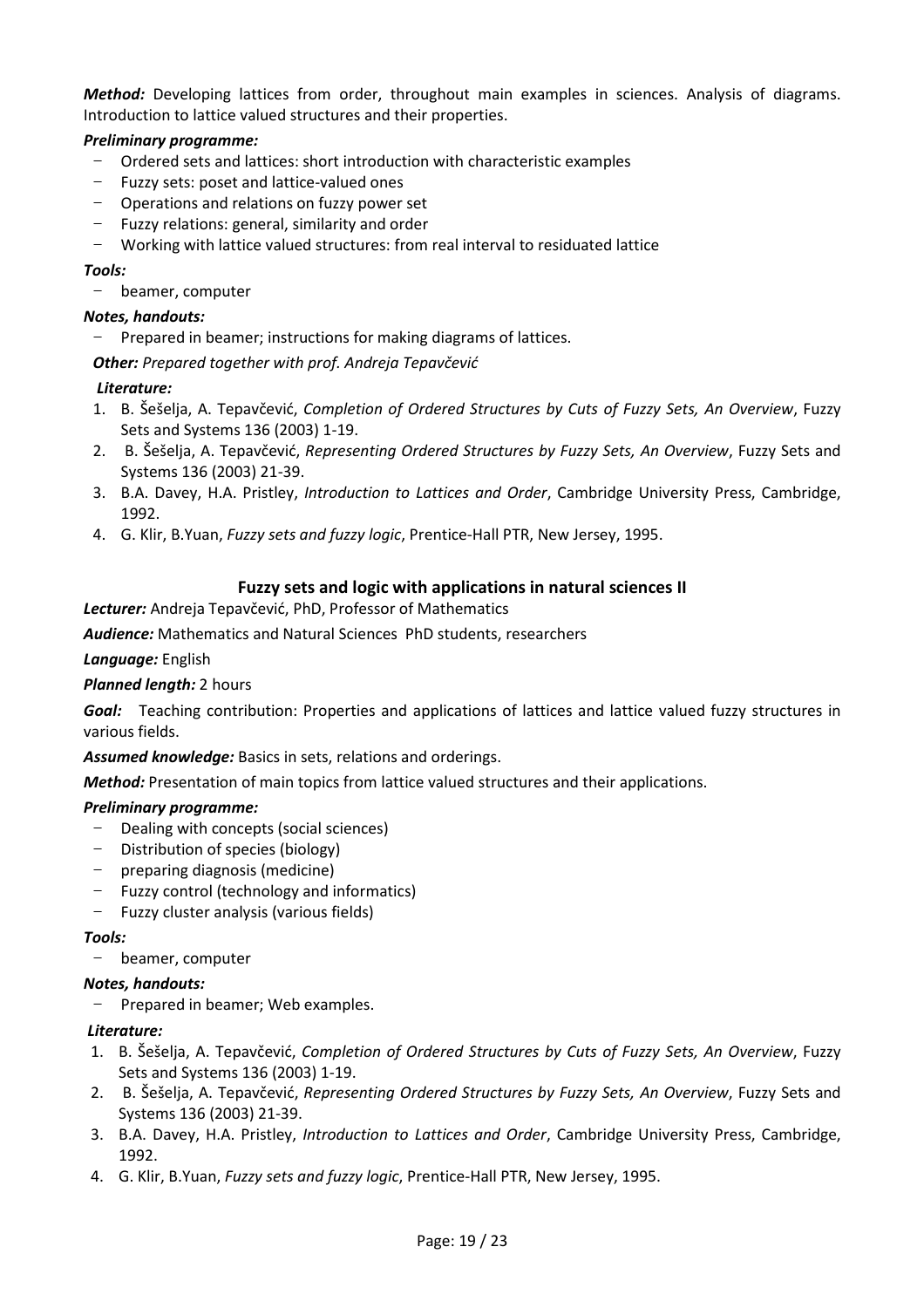#### **Mathematical background of relational data model**

*Lecturer:* Srđan Škrbić, PhD, Assistant Professor

*Audience:* PhD students, researchers

*Language:* English

#### *Planned length:* 2 hours

*Goal:* Teaching contribution: Introduction to relational model's theoretical background, together with implications these concepts make to practical usage.

*Assumed knowledge:* Relational data model, basic algebra

*Method:* Presentation of basic ideas, together with real-world examples.

#### *Preliminary programme:*

- − Mathematical definitions of basic notions related to relational data model
- − Armstrong's axioms
- − Normal forms
- − Normalization algorithms

#### *Tools:*

− beamer, computer

#### *Notes, handouts:*

− Prepared slides

#### *Literature:*

- 1. Edgar Frank Codd. A relational model of data for large shared data banks. Communications of the ACM, 13(6):377–387, 1970.
- 2. Christopher J. Date. An Introduction to Database Systems, Eighth Edition. Addison Wesley, July 2003.
- 3. Hector Garcia-Molina, Jeffrey D. Ullman, and JenniferWidom. Database Systems: The Complete Book. Prentice Hall Press, Upper Saddle River, NJ, USA, 2 edition, 2008.
- 4. A. Silberschatz, H. Korth, and S. Sudarshan. Database Systems Concepts. McGraw-Hill, Inc., New York, NY, USA, 5th edition, 2006.

## **Teachers, didactic PhD. students, high school students**

#### **Methods for solving Sudoku puzzles; Generating and solving Sudoku puzzles by computer Sudoku competition**

*Lecturer:* Géza Makay PhD, associate professor

*Audience:* High school students, teachers

*Language:* English

*Planned length:* 2 hours

Goal: To give some mathematical background of the Sudoku puzzles, to present solution methods and an algorithm to generate such puzzles.

#### *Assumed knowledge:* Basic combinatorics, logic

*Method:* Some preliminary notes on Sudoku history, background, the mathematics of the Sudoku puzzles, examples of the solution methods. Solving Sudoku puzzles by computer (the brute force method and implementing solving methods), generating Sudoku puzzles.

#### *Preliminary programme:*

- − The history/background of Sudoku
- − The mathematics of Sudoku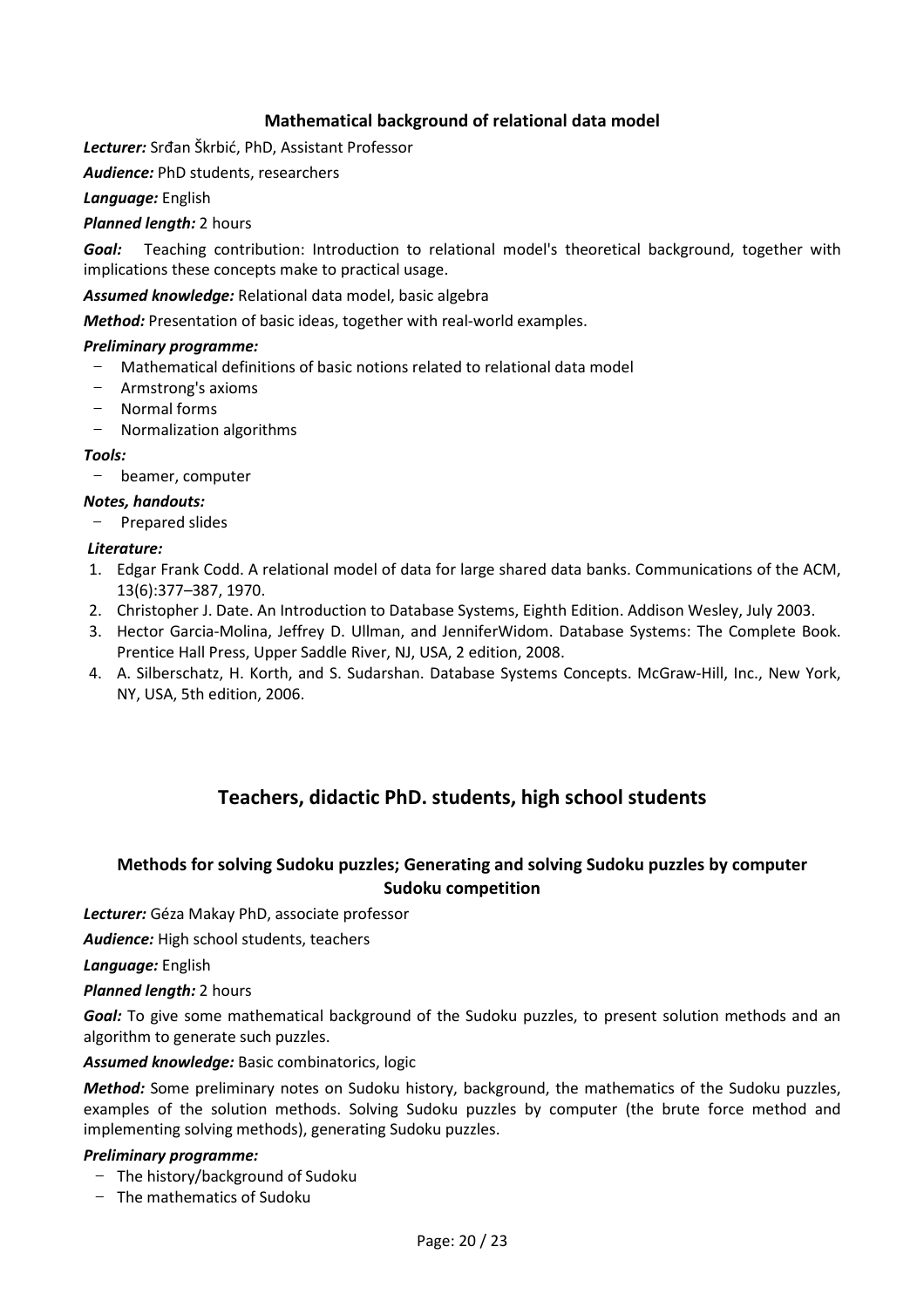- − Methods for solving Sudoku puzzles
- − Generating and solving Sudoku puzzles by computer
- − Sudoku competition

#### *Tools:*

- − computer
- − paper, pen/pencil

#### *Notes, handouts:*

- − Some Sudoku problems of different difficulty
- − A description of some Sudoku solving methods

#### *Other literature*

− http://www.math.u-szeged.hu/Sudoku/

## **Computer-aided, exploration centered teaching of math in the practice II. Experimental Mathematics in Action in the Classroom**

*Lecturer:* Attila Máder, teaching assistant, high school teacher

*Audience:* Mathematics teachers, students

*Language:* English/Hungarian

#### *Planned length:* 2 hours

*Goal:* To give an introduction to the filed Experimental Mathematics, and show how computer supported methods work in teaching via examples.

#### *Assumed knowledge:* -

*Method:* Examples of new teaching methods with the help of computer applications, which will be available for the participants for further study.

#### *Preliminary programme:*

- − Discovering identities behind complete induction with OEIS: http://oeis.org/
- − Computer as a tool: set theory identities, the Monty Hall-Problem, dicing
- − Computer as a partner: discovering elementary function transformations, trigonometric identities, Thales' theorem, Taylor polynomials and series, definite integral of a function and the area of the region bounded by its graph
- − Islands, questions and answers: how experimental mathematics works

#### *Tools:*

- − beamer, computer
- − Mathematica, Autograph, GeoGebra, Flash, WWW

#### *Notes, handouts:*

- − Prepared interactive projects in LaTex
- − Lecture presentations in LaTex

#### *Other literature*

- 7. George E. Andrews: The Death of proof? Semi-Rigorous Mathematics? You've Got to Be Kidding!, The mathematical intelligencer 16(4), 16-18.
- 8. C. N. Barton: Autograph Activities Teacher Demonstrations for 16-19, Eastmond Publishing Ltd.
- 9. Jonathan Borwein, David Bailey: Mathematics by Experiment: Plausible Reasoning in the 21st Century, A K Peters, Natick, Massachusetts, 2004.
- 10. Steven G. Krantz: The Proof is in the Pudding: The Changing Nature of Mathematical Proof, Springer-Verlag, 2010
- 11. Attila Máder, Róbert Vajda: Elementary Approaches to the Teaching of the Combinatorial Problem of Rectangular Islands, International Journal of Computers for Mathematical Learning 15/3
- 12. György Pólya: Mathematical Discovery I-II, John Wiley & Sons, New York, 1965.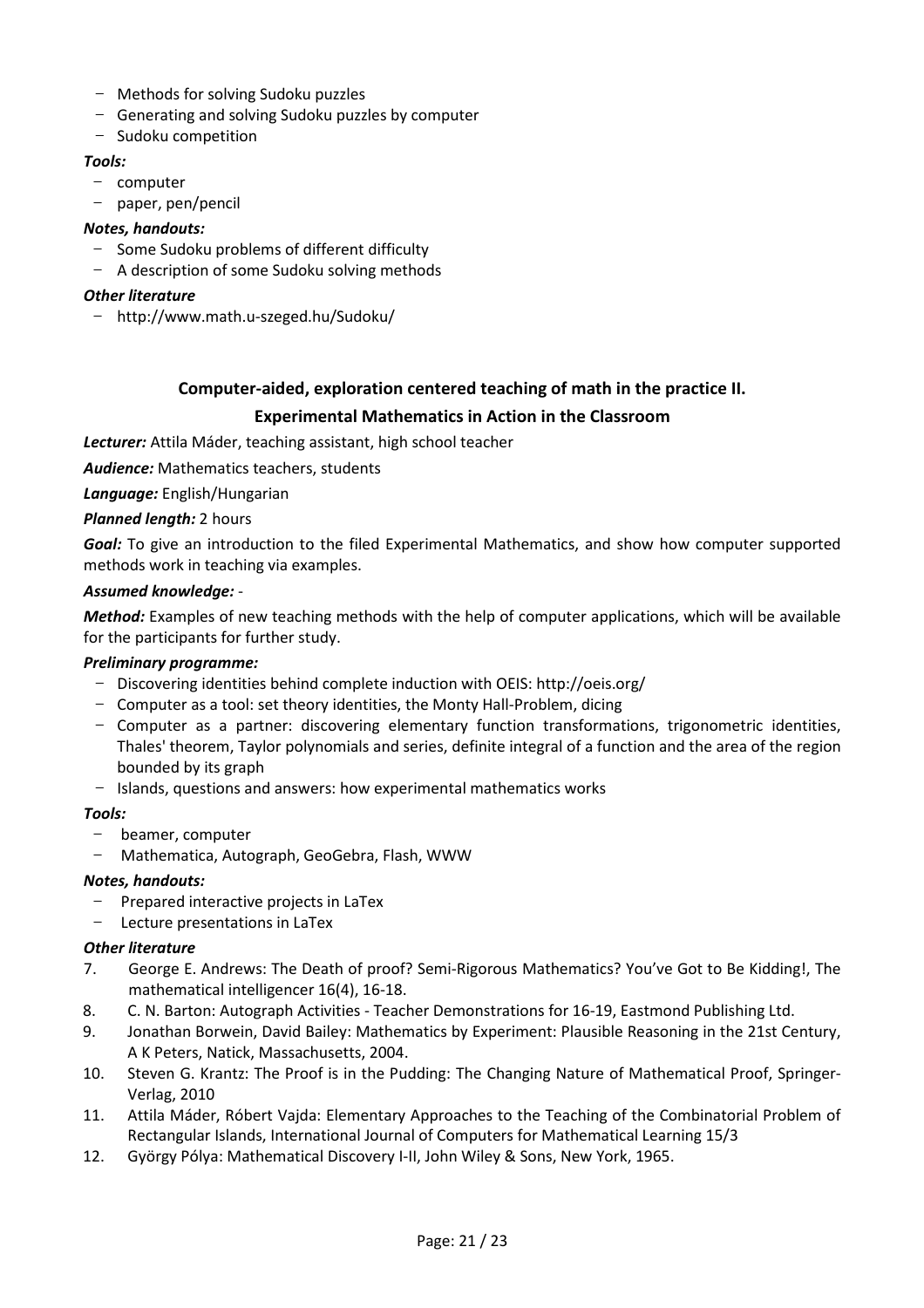#### **On the definition of the logarithmic function, mathematical modelling of earthquake**

*Lecturer:* Đurđica Takači, Professor *Audience:* High school teachers, high school students *Language:* Serbian *Planned length:* 2 hours *Abstract:* Graphs of function by using GeoGebra, defined by integrals, in particular logarithmic functions; logarithmic functions as mathematical model for l **earthquake**.

#### **Introduction to fractional calculus with the applications**

*Predavač:* Teodor Atancković, PhDAcademician *Audience:* High school teachers, high school students *Language:* Serbian *Planned length:* 2 hours Abstract: Introduction to fractional derivative and its application connection for high school contents.

## **Matematički modeli u nastavi matematike i fizike Mathematical models from physics, with the accent on the high school contents**

*Lecturer:* Marko Nedeljkov, PhD, Professor

*Audience:* High school teachers, high school students

*Language:* Serbian

*Planned length:* 2 hours

*Abstract:* Matematical models of the problems from physics appearing in high school, with the special accent on connection mathematics and physics contents in high school.

#### **On the visualization of recurrent defined sequences by using GeoGebra**

*Lecturer:* Duška Pešić, PhD, Professor of high school

*Audience:* High school teachers, high school students

*Language:* Serbian

*Planned length:* 2 hours

*Abstract:* Modern didactical approach to the examining functions by using computer, in particular GeoGebra, recurrent defined sequences, cobweb diagrams.

#### **Rasplinuti skupovi u nastavi I**

#### **A generalization of characteristic, fuzzy sets and fuzzy relations, their basics properties I**

*Lecturer:* Šešelja Branimir PhD, Professor

*Audience:* High school teachers, high school students

*Language:* Serbian

#### *Planned length:* 2 hours

*Abstract:* A generalization of characteristic, fuzzy sets and fuzzy relations, their basics properties I